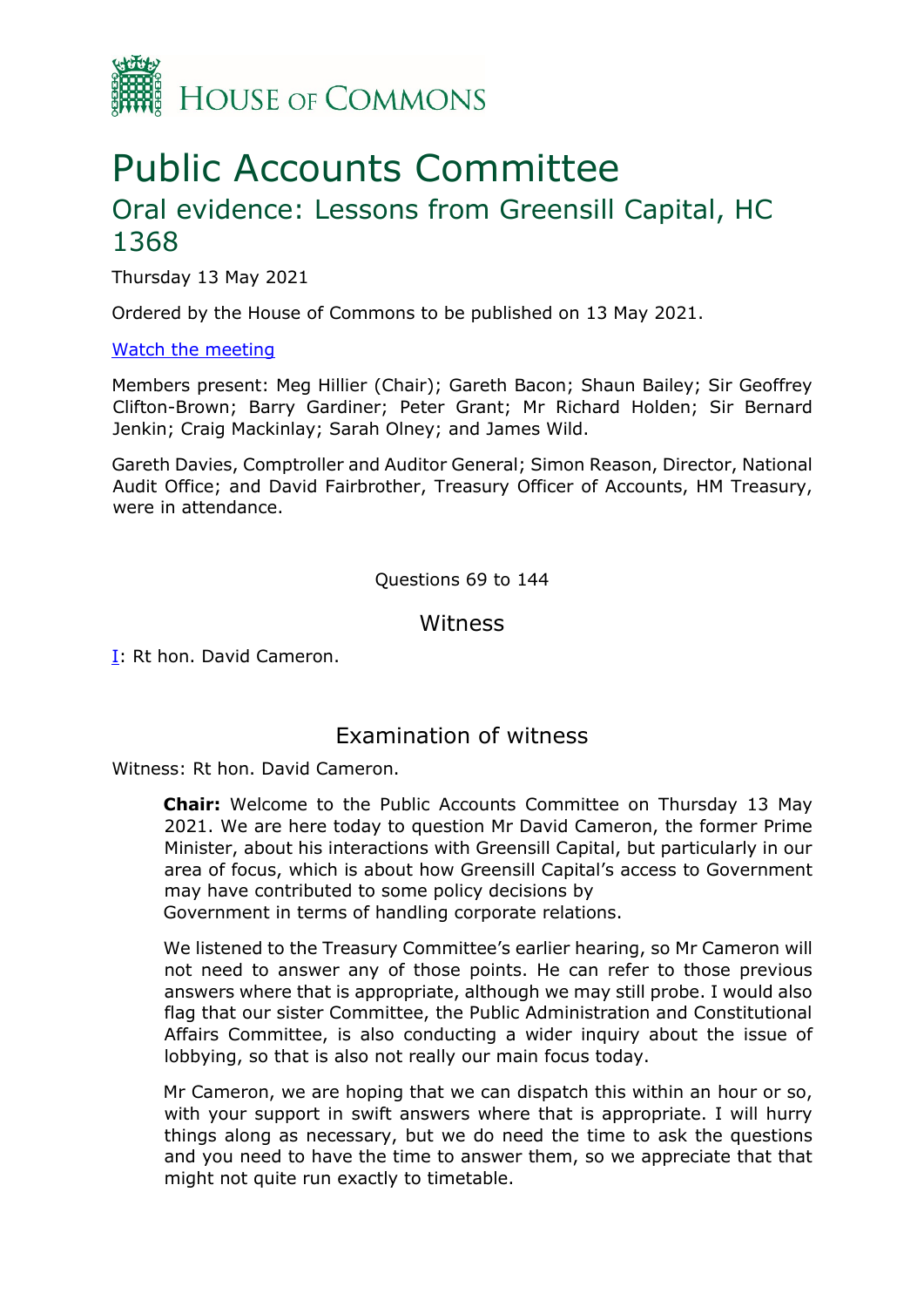

Without further ado, I am going to pass to the deputy Chair of the Committee, Sir Geoffrey Clifton-Brown, to kick off.

Q69 **Sir Geoffrey Clifton-Brown:** Good afternoon, David. You have had a long session with the Treasury Committee, so we are going to keep this fairly brief. In your time in office, when did you first become aware of the possible use of supply finance in the public sector?

**David Cameron:** Lex Greensill was employed—I think Jeremy Heywood was responsible for bringing him into Government, in 2011. I don't think I met him until 2012, by which time he had worked up one initiative, which was two things: it was a mixture of private sector companies that were going to use supply chain finance to ease credit conditions for their suppliers to help with the credit crunch, which I was all in favour of, and there was this one Government scheme to enable NHS pharmacies to be paid more quickly under supply chain finance rather than by the NHS.

I announced that package in October 2012. I don't think I had any other engagement with the issue while I was in office. My understanding is that other such schemes and ideas were looked at, but none came to fruition, so I had a relatively limited experience with it, but in terms of the one issue that came forward, I would describe it as beneficial.

Q70 **Sir Geoffrey Clifton-Brown:** But Lex Greensill did not suddenly arrive in No. 10. Somebody must have briefed you at some stage on supply chain finance. Who was that, and when was it?

**David Cameron:** I suspect that it would have been Jeremy Heywood, and I would have been informed at some stage that this appointment was being made. I don't think I played any part in the run-up to the appointment. As I understand it, all the Cabinet Office papers are being looked at and the Nigel Boardman inquiry will be looking at this, but I am sure I would have been informed that he was coming in to look at this issue. As I say, then my interaction with him was really around 2012.

Q71 **Sir Geoffrey Clifton-Brown:** You were asked by the Treasury Committee what its use was, what advantage it was in the public sector, given that there are public contract regulations, and given that Government on a departmental basis pays most—in the high 90%s—of its bills in 30 days, and in the high 70%s in five days. What is the necessity, or what is the advantage, of supply chain finance in the public sector?

**David Cameron:** I think there are two or three important points to make about why it has an application, and the NHS pharmacy scheme is a good example. You will have heard in the Treasury Committee figures being quoted for it saving the NHS £100 million a year, because they are not having to reimburse the cost of capital of NHS pharmacies, and also pharmacies themselves saying how much they liked having the early cash, because it eased their cash flow and meant that they were not having to borrow so much from banks.

So I would say, in looking at the public sector, there are a couple of points. The first thing is that although public bodies say they want to pay their bills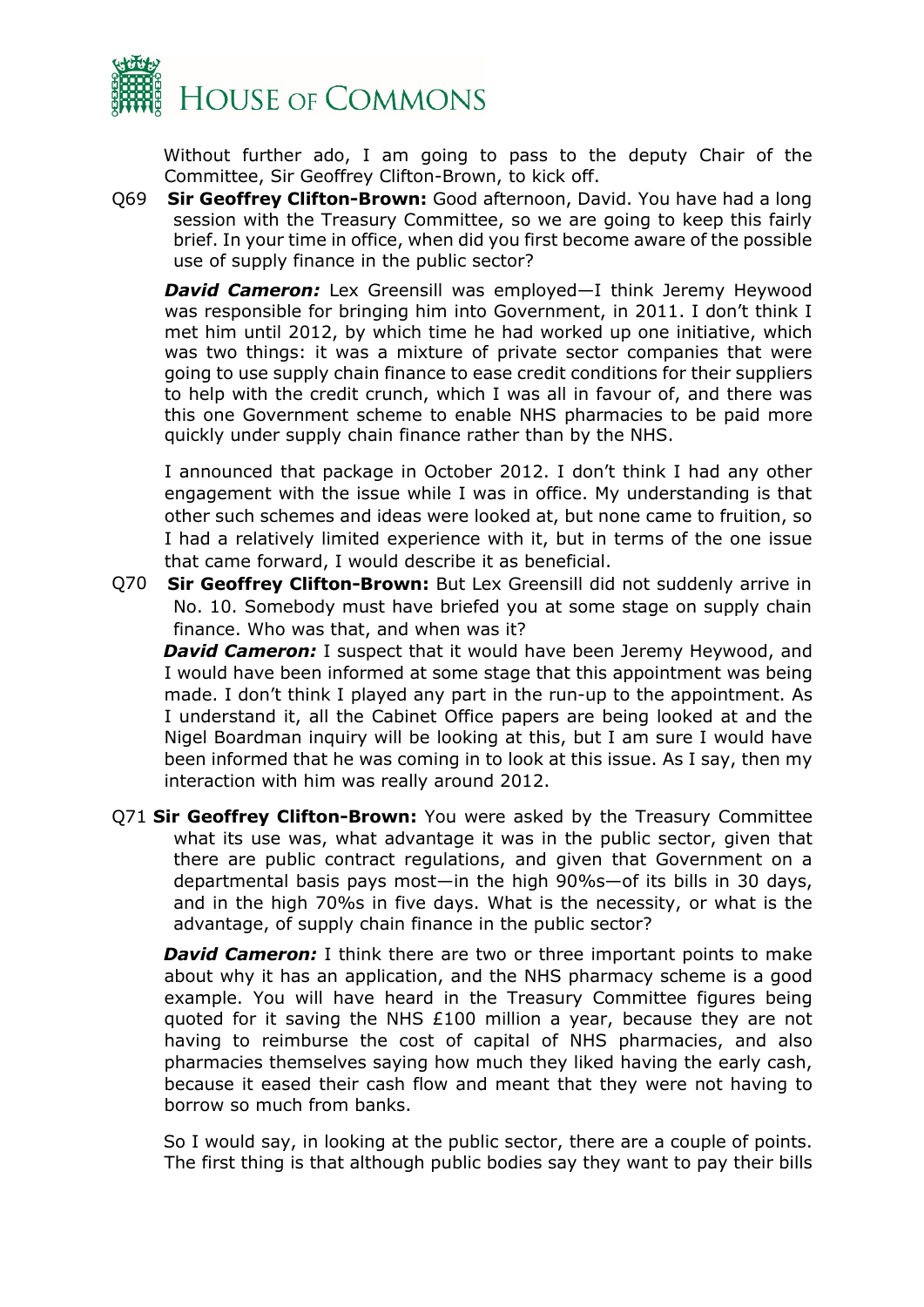

early, huge progress has been made and a lot of credit needs to go to those organisations, there is in some public bodies just a level of bureaucracy and paperwork that is involved in generating invoices and paying bills that means there is a delay. The NHS would be a good example of that. Using an outside provider who can pay the pharmacies or other small businesses immediately and then reclaim the money from the Government—there's an advantage in doing that, because instead of being five days, it can be, effectively, one day. That's point No. 1.

The second point is that you can, as we did with NHS pharmacies, actually go one better than paying as soon as an invoice is generated. You can predict what NHS pharmacies are going to be prescribing and pay them in advance, and that is what has happened with the NHS pharmacy scheme. So that's point No. 2.

Point No. 3 is complicated but, I think, important. In his evidence to the Treasury Select Committee, Nick Macpherson said, "Yes, of course the Treasury is in favour of early payment, but do remember that early payment does mean the Treasury having to produce more cash, borrow more money and therefore pay an interest charge on it, so there's a cost to the Treasury." I think the point that Mr Greensill made in the Committee, which I would repeat, is that of course, if you use an outside supplier of that finance and you pay your suppliers early—remember: you are paying them early, but with a discount—they are, effectively, paying for that early payment, rather than the Treasury.

I think those three reasons are good reasons for considering that this is not some sort of bizarre idea, but actually has a real-world application.

Q72 **Sir Geoffrey Clifton-Brown:** If it is so desirable, why did only one major scheme get off the ground in your time?

**David Cameron:** That is a very good question, and I don't know the answer to it. I think it would be necessary to ask either Mr Greensill, who was working in the Government at the time, or perhaps some of the Cabinet Office folk who were working with Jeremy Heywood, who very sadly is no longer with us.

I think lots of other applications were looked at, but the NHS pharmacy one was a really straightforward—not straightforward, but a really good one, because the benefit was going to these, effectively, small businesses. But I can't really answer that question—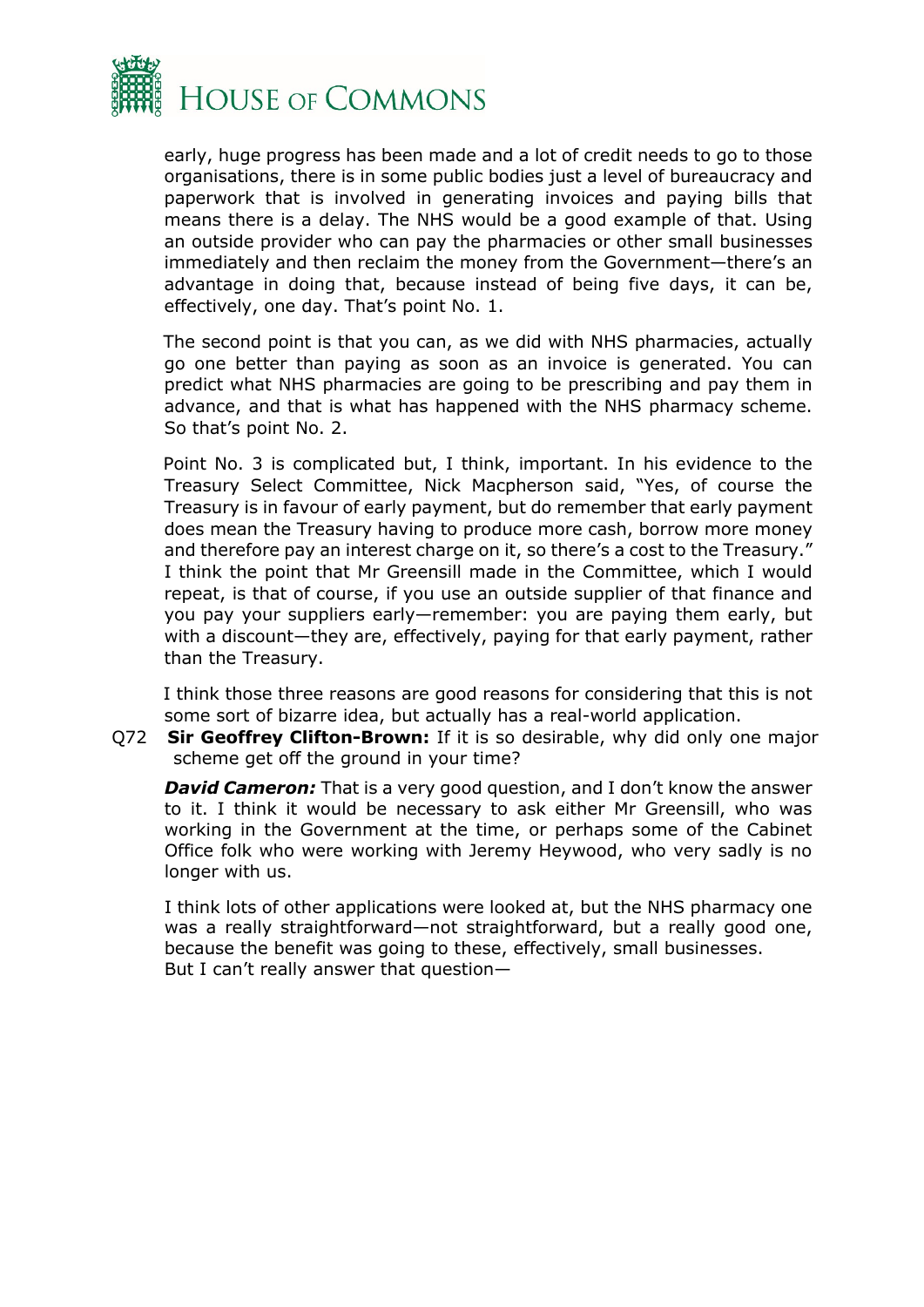

Q73 **Sir Geoffrey Clifton-Brown:** Isn't the real answer that the Treasury were always pessimistic and even opposed to supply chain finance for the very reasons that you have already laid out—that they have to pay out the money and pay the interest?

*David Cameron:* I think they—no. Of course, if you are using supply chain finance, the Treasury are not paying out the money—that's the whole point when you use supply chain finance. For instance, at the moment the NHS pharmacies are being paid by—well, it was the case before the company went under, so they were being paid immediately by Greensill, and the Government, the NHS, was paying Greensill back after 30 or 60 days. So it wasn't Treasury money.

I think the reluctance in the Treasury relates to two points, which are both important. One is that, as Nick Macpherson said, if you do pay very early, that means you are borrowing more money and paying an interest charge on it—that's the Government paying early. I think that's the first point. The second point is that they are, I think, nervous about using an outside supplier, because of course the Government's cost of money is lower than anybody else's.

## Q74 **Sir Geoffrey Clifton-Brown**: Exactly.

Office.

**David Cameron:** But of course the Government's cost of money is not always transferred from the Treasury to individual Departments. Individual Departments' cost of money is a weighted cost rather than necessarily the Government cost.

So I think there is merit in looking at these schemes. Some people have said, "It's all totally pointless." I don't accept that. I would say, "Listen to what the pharmacies say. They have enjoyed this scheme and had merit from it."

**Chair:** Thank you very much, Sir Geoffrey. We now go to Barry Gardiner MP.

Q75 **Barry Gardiner:** When you were Prime Minister, Mr Cameron, Lex Greensill had access to you as an unpaid adviser. Can you set out how that came about? Apparently, there is no documentation of his role at No. 10, and the public might think it incredible that a guy can have a desk in the

Cabinet Office with no salary and yet be off the official radar. I assume he must have had a pass and security clearance. How did it all come about? *David Cameron:* My understanding is that Mr Greensill was brought in by Jeremy Heywood, who had known him from a previous job. Jeremy was an outstanding civil servant, and he was conscious of the fact that the civil service can benefit from outside advice and input. My understanding is that he brought Mr Greensill in with this remit of looking at how Government can do better at paying bills faster, particularly to small businesses, and whether

there was an application for this approach. He had an office in the Cabinet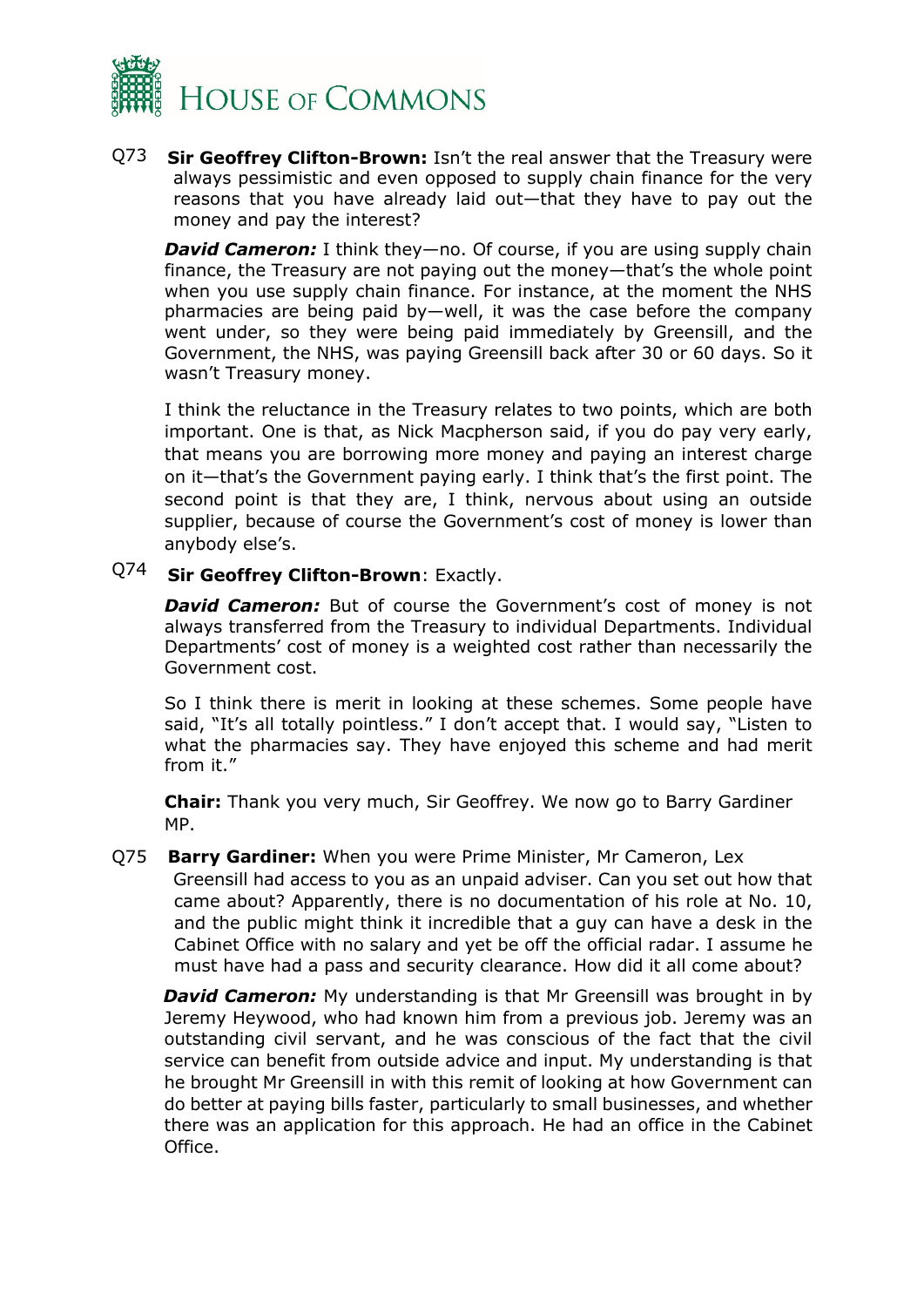

I am sure I was informed that he was coming, and I would have said, "Yes, let's have outside experts," but I haven't yet seen a paper trail for that. My understanding was that he was given an office, given a pass, brought in by Jeremy and would have been reporting in some way through the Cabinet Office.

Q76 **Barry Gardiner:** As you said to the Treasury Select Committee, Sir Jeremy, an amazingly fine civil servant, is no longer here to explain and defend himself. When Mr Greensill accompanied you to a Federation of Small Businesses conference, you gave him what I think is known as a shoutout, saying, "Lex, where are you? Give us a wave." You told the audience, "Lex is sorting out the whole supply chain issue for us," so you clearly knew him quite well by that stage. That was 2014—three years on.

You will recall Liam Fox's resignation letter to you over his unpaid friend and adviser Adam Werritty. In that letter, he said that he had mistakenly allowed his personal and professional responsibilities to become blurred. Do you think that perhaps the same happened with you and Lex Greensill?

*David Cameron:* No, not at all. My recollection is that between 2011, when Lex Greensill arrived in Government, and the time I stopped being Prime Minister, I'm pretty certain that I met him no more than twice. I think the two times were when we met to discuss the announcement in October 2012 of the initiative that I just spoke to Sir Geoffrey CliftonBrown about, and the second meeting was when we went to this Federation of Small Businesses speech.

I remember thinking that the supply chain finance initiative was a good one, and I remember the event in Downing Street where there were lots of UK corporates that had agreed to use this approach. I liked it because we were in a credit crunch at the time. The banks weren't lending in the way that we wanted them to, and this was a way of extending credit to small businesses, because effectively they were using—if it was Vodafone—Vodafone's ability to borrow money to borrow money themselves, to put it simply. So I think the shout-out, if indeed there was one—I have been told about it, so it must be true—was because I thought this was a good initiative. I remember announcing it, but I don't think otherwise I had any interaction with Lex Greensill at all.

Q77 **Barry Gardiner:** So that was just your natural bonhomie in a crowd.

**David Cameron:** Well, I like to think so. I don't actually recall it, but I have been told about it, so I'm sure it is true.

Q78 **Peter Grant:** Good afternoon, Mr Cameron. Can I move on to your decision a few years after you left office to go and work with Greensill Capital? What was it that you attracted you to work for them rather than, presumably, one of a number of organisations that might have been quite keen to recruit you?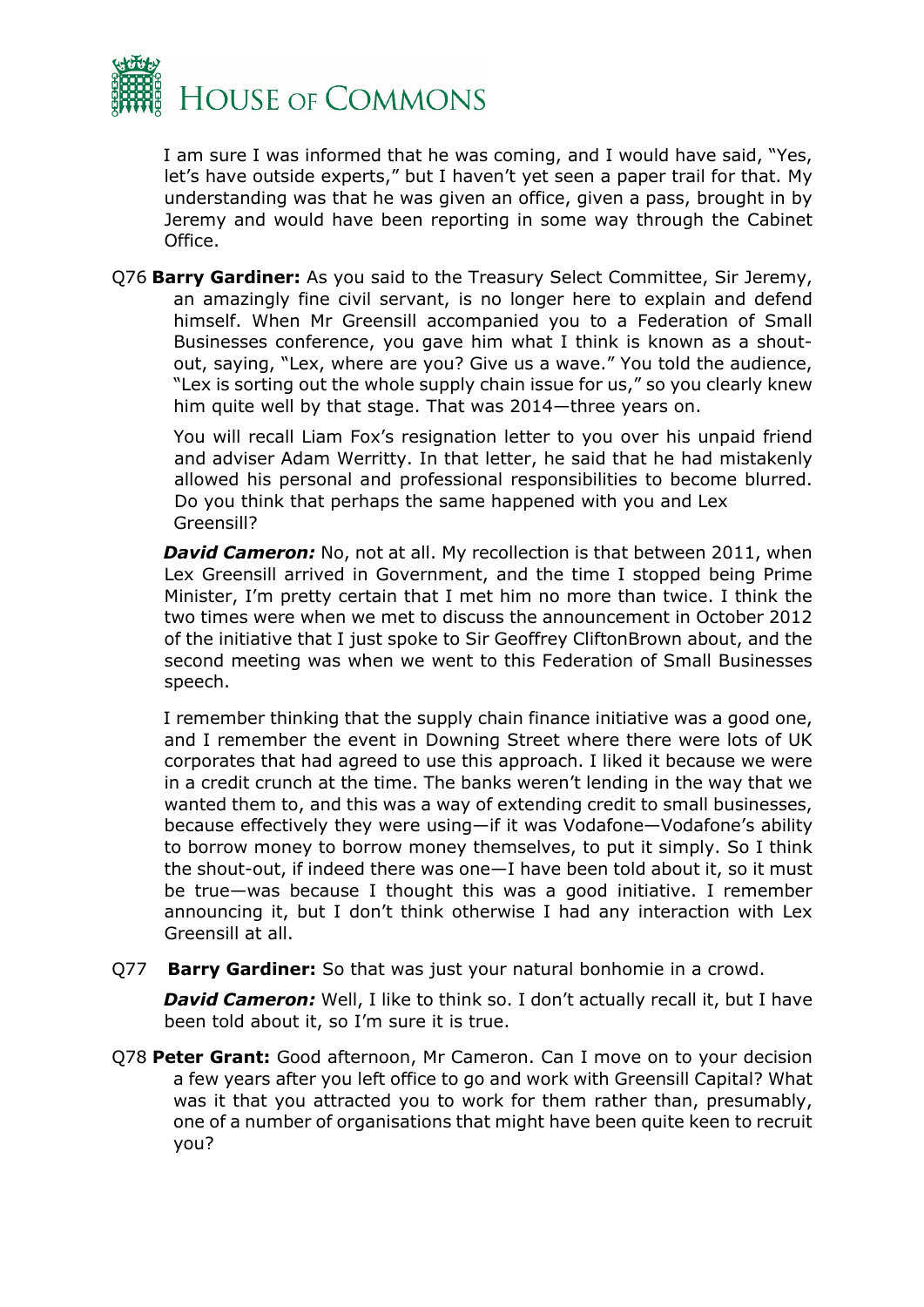

*David Cameron:* I met up with Mr Greensill after I left office, and he told me about the business that he had created and was growing. As I said in the Treasury Select Committee, I had some pro bono charitable work with Alzheimer's, dementia and fragile states, and I wanted to do some business interests as well.

I took quite a long time to make up my mind, but what I thought was interesting about Greensill was this core product of going to big businesses and saying, "Let us pay your supply chains immediately, and then you pay us after 60 or 90 days. In the meantime, we raise the money on the capital markets." What I liked about that is that it was helping small businesses with cash flow, which is a key concern. So to me it was like many of these things that are happening in our economy—taking one thing that the banks have done and not always done very well and trying to make it better, cheaper, faster, digital, paperless and all the rest of it. It was, if you like, a UK fintech potential success story.

That is what I thought was interesting. I thought about it very hard before joining. I did some due diligence, as I explained to the Treasury Committee, and obviously I am very sad that this company ultimately failed, but that was what I was thinking. I was interested in it. As Prime Minister, I tried to promote fintech and make sure we were a fintech leader. Here was a fintech success story and I thought it would be interesting to get involved.

Q79 **Peter Grant:** Was your decision influenced to any significant extent by the dealings that the Government had had with Mr Greensill previously, or was it entirely the conversations that you had after you had left office that made up your mind?

**David Cameron:** That is a very good question. Just to be absolutely clear, while I was in office there was no conversation with Mr Greensill about potentially working for him. As I said, I met him twice and that was never raised with me. When he did come to see me after I left office and talked about his business, and then talked about me potentially being an adviser, the fact that I had announced something in Government and had taken up this technology and pushed for it did have a bearing on my understanding of what he was trying to do.

It meant that I wasn't coming to this whole idea cold. That was a point of shared interest, if you like. He said, "You seemed to warm to and understand what this industry is about when you were Prime Minister," and of course I had the recollection of the announcement we made and what I thought had been a positive effect. But there was no other connection, as it were, between the two events.

Q80 **Peter Grant:** Thank you. And looking at it from the other side, apart from the fact that you were a recent former Prime Minister, what do you think they saw in you that made you a better pick than a number of other people they could have approached?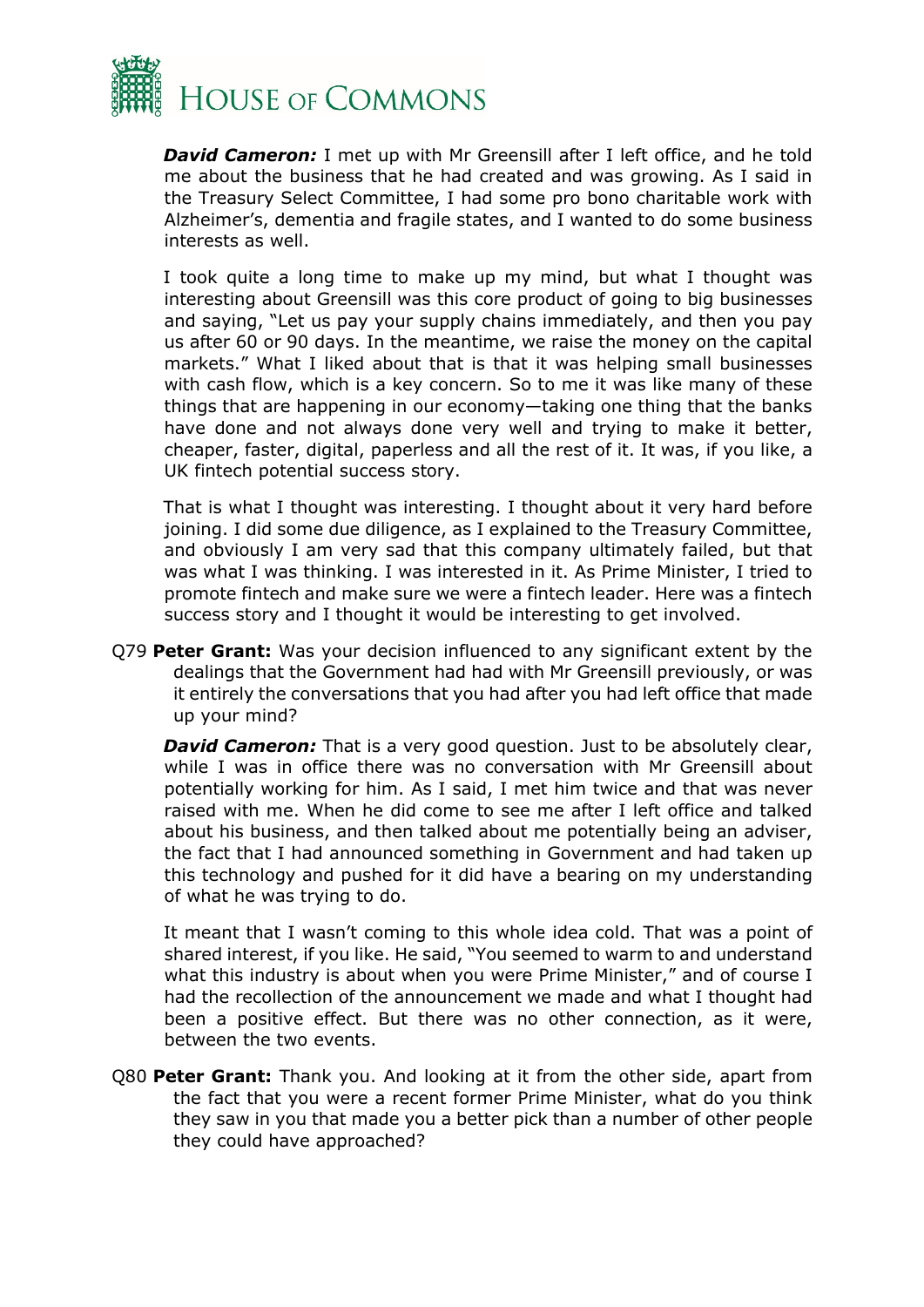

*David Cameron:* That is really a question for them rather than me. I think that as a company that was small but growing, was competing with big banks, and wanted to expand internationally and win over new clients, that was the attraction. It was having someone who would roll up their sleeves and help expansion in China or India, or help win clients in Australia or America. It was very much about that.

The public sector side of the work was very much later. When I joined, it was really focused on winning these big corporate customers, and I think they thought I would bring some enthusiasm and ability to that. But it would be better to ask him, really.

Q81 **Peter Grant:** In your evidence earlier to the Treasury Committee, you said that you weren't employed as a lobbyist; you were employed in a different role for Greensill. But at some point you effectively became a lobbyist, making representations directly to UK Government Ministers and others. Who initiated the process by which you became a lobbyist within the UK system, as opposed to the role that you had originally been appointed to?

**David Cameron:** I think there were two developments. The first was the potential economic crisis following from covid, where suddenly the issue of how lending and credit could be supported became a very live issue, and an important issue for Greensill because we were funding a lot of companies' supply chains.

I can't remember exactly how the conversation came about, but I think it was really that we saw the Bank of England talk about helping to finance supply chains, we saw this scheme—the CCFF—come about, and Greensill thought, "Well, we have a great idea for improving it," so the need was to try and get that in front of Government. I think that is where I became involved.

The second development was that in thinking about how to pay suppliers early and why it was a good thing, it was an obvious leap to say, "Well, the most important supplier for any business is the workforce, and if you can use technology through companies' ERP systems to pay their suppliers early, why can't you use the same technology to enable workers for that company to draw down their salary as they earn it, rather than wait till the end of the month?" I thought that was a fantastically exciting development and Greensill decided that in the NHS, for instance, and in the public sector, this should be done for free—free to employer and employee.

Why that was so important was that in any of these schemes that allow salary advance to companies, if you charge the employee even a small amount, it is still a big APR—it is still a big interest charge—so this was always free to the employee, which attracted me a lot, but free to the employer as well. I thought it was a tremendous giveback to the NHS and public sector workers, and I was very keen to talk about that. There is no secret about that: I became a big explainer and a big enthusiast for it.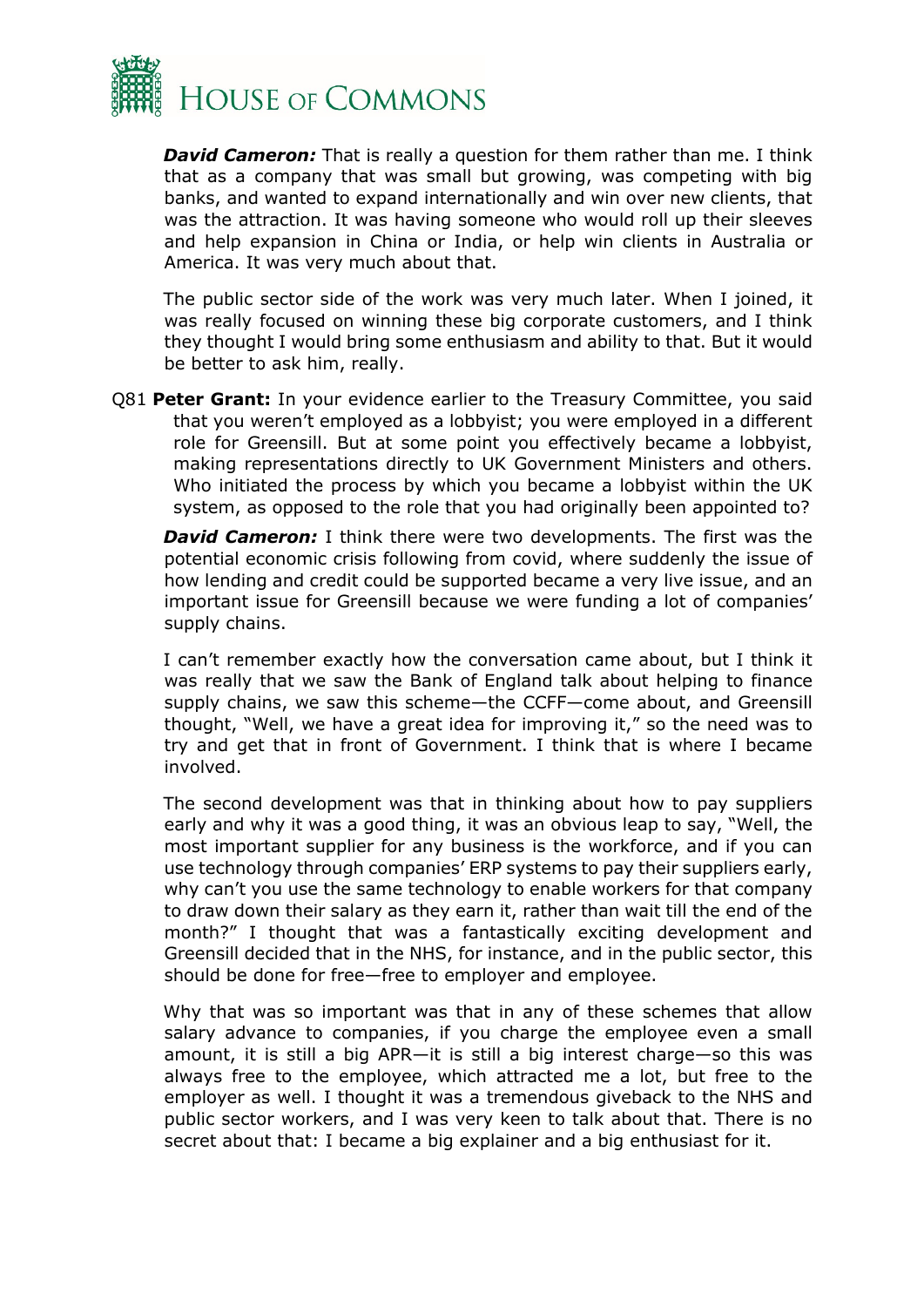

Q82 **Peter Grant:** Thank you, Mr Cameron. I hear what you are saying but, with respect, you did not actually answer the specific question, which was not about the circumstances that made it appropriate for Greensill to be contacting the Government, but about who decided that you would be the person to contact the Government. Did you suggest that to them, did they suggest it to you, or can you not remember how it came about?

**David Cameron:** I cannot remember exactly. I expect it came out of a conversation between me and Mr Greensill about how to try and make this Government scheme work better.

Q83 **Sir Bernard Jenkin:** This Committee is concerned not about the lobbying inquiry that PACAC will be doing—we are concerned about value for money—but the revolving door question is of concern because it perhaps compromises the value for money that people in public office might be able to obtain because they are thinking about what jobs they might get in the future.

You have made it very clear, Mr Cameron, that that was not in your mind at all, and I perfectly accept that. But I think what we have to ask is: what message do you think your appointment by Mr Greensill after you left Government—you went through all the proper procedures and it was all within the rules—sent to officials, and even to Ministers who might have been dealing with Mr Greensill at the time, about their future employment prospects if they were nice to Mr Greensill from their public office? Do you understand the concern that this raises?

**David Cameron:** I do understand the concern. I think all I would say is there is an appointments process. I said to the Treasury Committee how we could improve it—make it more mandatory, make it compulsory, make it enforceable, maybe change the rules and make them stronger.

After you leave office, it is perfectly acceptable to take up some commercial roles. There was a gap in terms of this one; there was very little connection between me and Mr Greensill when I was in Government. It was not for me a particularly live consideration, because I thought, "Okay, I made one announcement about supply chain finance as Prime Minister. Now I am going to go and work for this company." It wasn't as if there was some deep connection.

Q84 **Sir Bernard Jenkin:** I am not making that accusation at all. I think we need to ask ourselves how appropriate it is for people who had dealings

with a particular business while they were in office being subsequently employed by that business—not because something bad has definitely happened, but because it complicates the relationship in terms of people—

**David Cameron:** I understand that. I think this is very difficult.

**Sir Bernard Jenkin:** It is.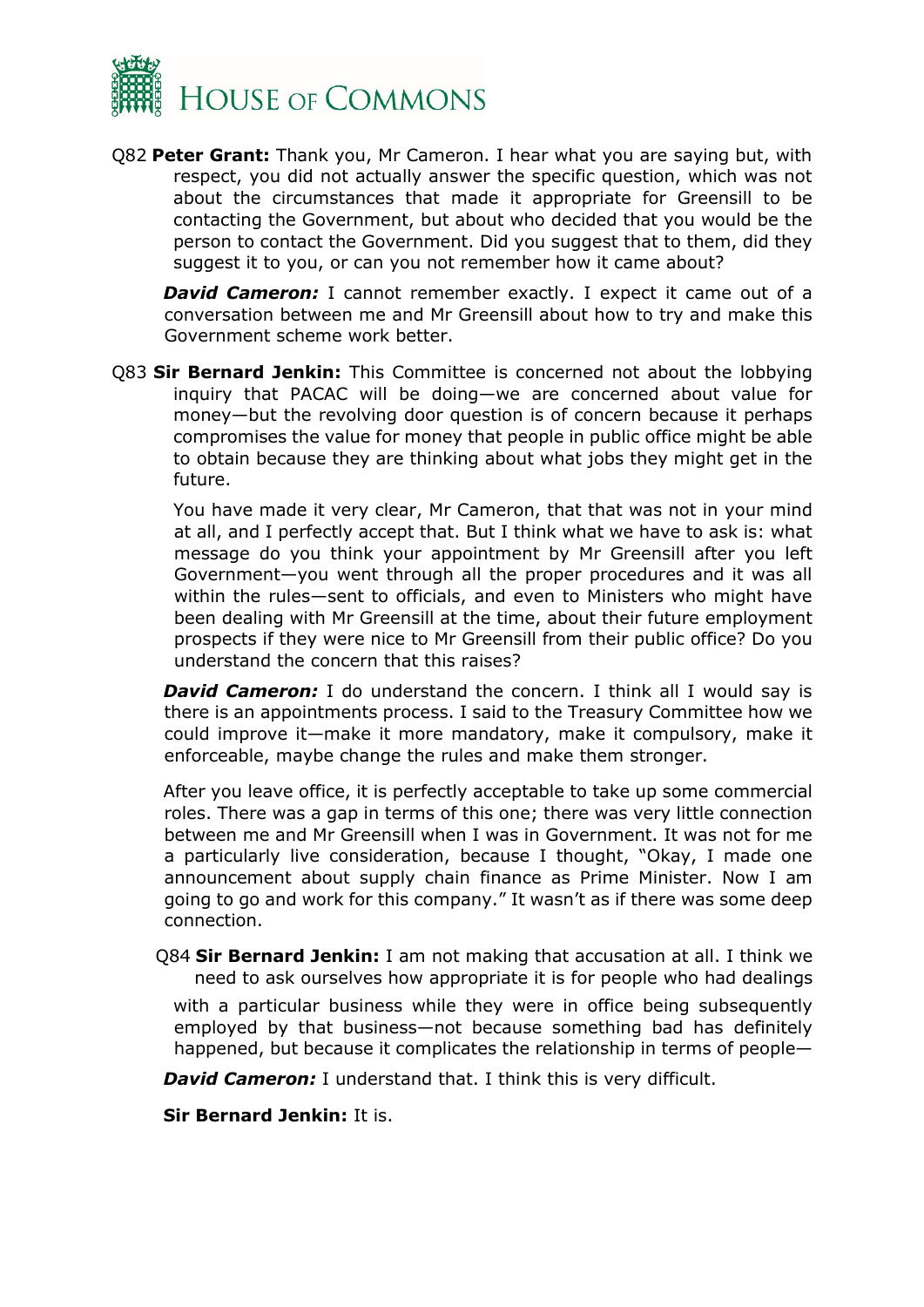

**David Cameron:** I am sure you would agree that we do want an interchange of people coming out of the private sector and into the public sector and of people going from the public sector into the private sector.

Off the top of my head, if you think of someone who has worked in the finance area in the Treasury, would that preclude them, when they leave after 10, 20 or 30 years, from going to work with a bank? I can see the principle of what you are saying. We have to think of the real-world examples. I am in favour of interchange between the public and private sectors, and so you have to be careful that what you do doesn't make that impossible.

Q85 **Sir Bernard Jenkin:** I agree with that. While you were in office, we on the Public Administration and Constitutional Affairs Committee produced a report that addressed all this and raised all these concerns. I am afraid that you—not you personally, but your Government—rejected all our recommendations. Now the chair of ACOBA is suggesting that it should be put on to a statutory footing and that there should be a much more formal process, because there is so much more interchange between business and Government.

I hope that, when you appear in front of PACAC, you will have read that report and the subsequent report that the Public Administration and Constitutional Affairs Committee did in 2017—I would say a rather better report—and that you will consider those issues before you appear in front of the Committee. I will leave it there on that point.

**Chair:** I will bring you back later, Sir Bernard. Sir Geoffrey Clifton-Brown?

Q86 **Sir Geoffrey Clifton-Brown:** Mr Cameron, you attended the launch of the pharmacy early payment scheme in 2012, two years after Lex Greensill had come into No. 10. At what point did you become involved with that scheme? Was it the normal prime ministerial briefing just before the launch, or had you been involved at an earlier stage of its design?

**David Cameron:** I do not have the paperwork, but my quess would be that this initiative was worked up, it would have gone into my box, and I would have agreed it and agreed to the announcement probably at the same time. That is what I think would happen. As I say, I thought it was a good piece of work and, broadly speaking, still do.

Q87 **Sir Geoffrey Clifton-Brown:** So, you were well briefed on the scheme before you went to the launch in 2012. You were still Prime Minister for another four years at least. Given that you have waxed lyrical, both to the Treasury Select Committee and this Committee, about the benefits of

that scheme, why were there no other schemes?

*David Cameron:* I don't know the answer to that— **Sir** 

**Geoffrey Clifton-Brown:** But you were Prime Minister.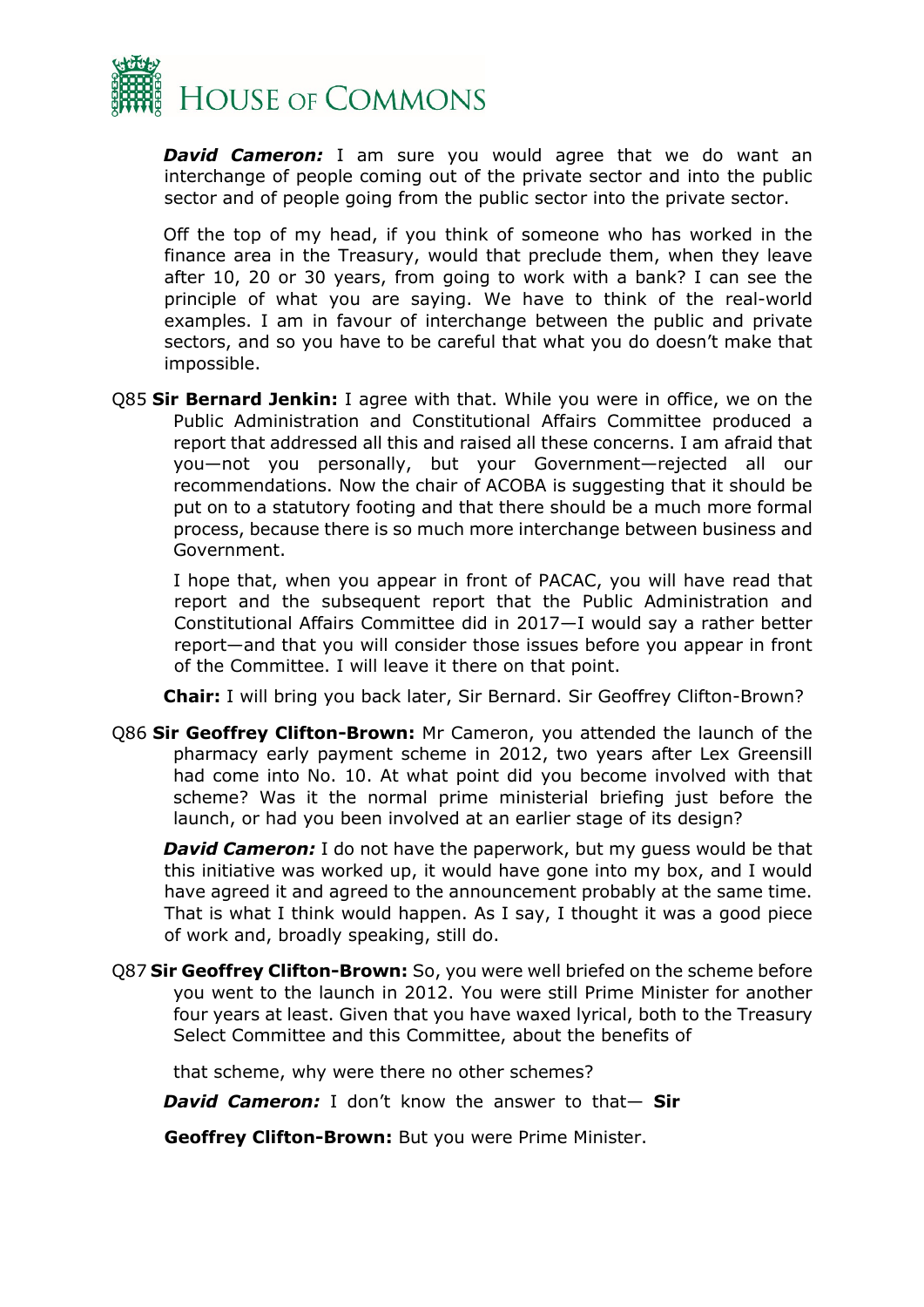

**David Cameron:** Supply chain finance is a relatively niche area in life, and for a Prime Minister it is very niche. As I say, I was more interested, frankly, at that stage, in the private sector, commercial part of it, because the pressure in Government, if you remember at the time, was that the economy was beginning to restart, but the banks were not lending. There was the credit crunch, so ideas that could get capital into private sector firms so that they could create jobs were at a premium. That is why I was so keen on the scheme.

I am sorry to give an unsatisfactory answer. I think it would be better to ask the Cabinet Office, the Treasury and perhaps Mr Greensill himself about why those other schemes got stuck. Were there no other applications? Which things did you look at? That is a very worthwhile question, but I don't personally have the answer, I am afraid.

Q88 **Sir Geoffrey Clifton-Brown:** You have just said that it was a very niche idea; I am still slightly curious about why Lex Greensill was given an office in No. 10, rather than somewhere in the Treasury, the Cabinet Office or somewhere. What was it? Why did he need to come into No. 10, if it was such a niche idea?

*David Cameron:* I think he was in the Cabinet Office, not in No. 10. It is niche, but as I said, there was the private sector part of it. We were spending a lot of time trying to get funding for lending and loan guarantee schemes going. We had what I think was called the Merlin agreement with the banks, which was all about trying to get them to commit to a certain amount of small business lending. Here was this idea that seemed to extend credit to small businesses in a different way, so that was the bit that I was enthusiastic about. I am sorry to give an unsatisfactory answer on the other part.

Q89 **Sarah Olney:** Good afternoon, Mr Cameron. Back in 2011 or 2012, was there a specific problem with getting payments to pharmacies, which you were aware of?

**David Cameron:** I think there was a problem in that they got their payments quite late, because of the bureaucracy. If you look at what has happened since, I think it is a success story. The figures I have seen—

Q90 **Sarah Olney:** Mr Cameron, sorry, were you aware that a large number of pharmacies were getting paid late as a result of bureaucracy?

**David Cameron:** I do not think it was something that I would previously have been aware of, but—I have to be careful here, because it was a long time ago—having examined what the proposal has done, I can see that it has been a success. I can, if you like, give you examples of pharmacies who have waxed lyrical about it—

Q91 **Sarah Olney:** Sorry to interrupt you again, Mr Cameron, but would you say that this scheme was introduced because the solution existed, rather than because the problem existed?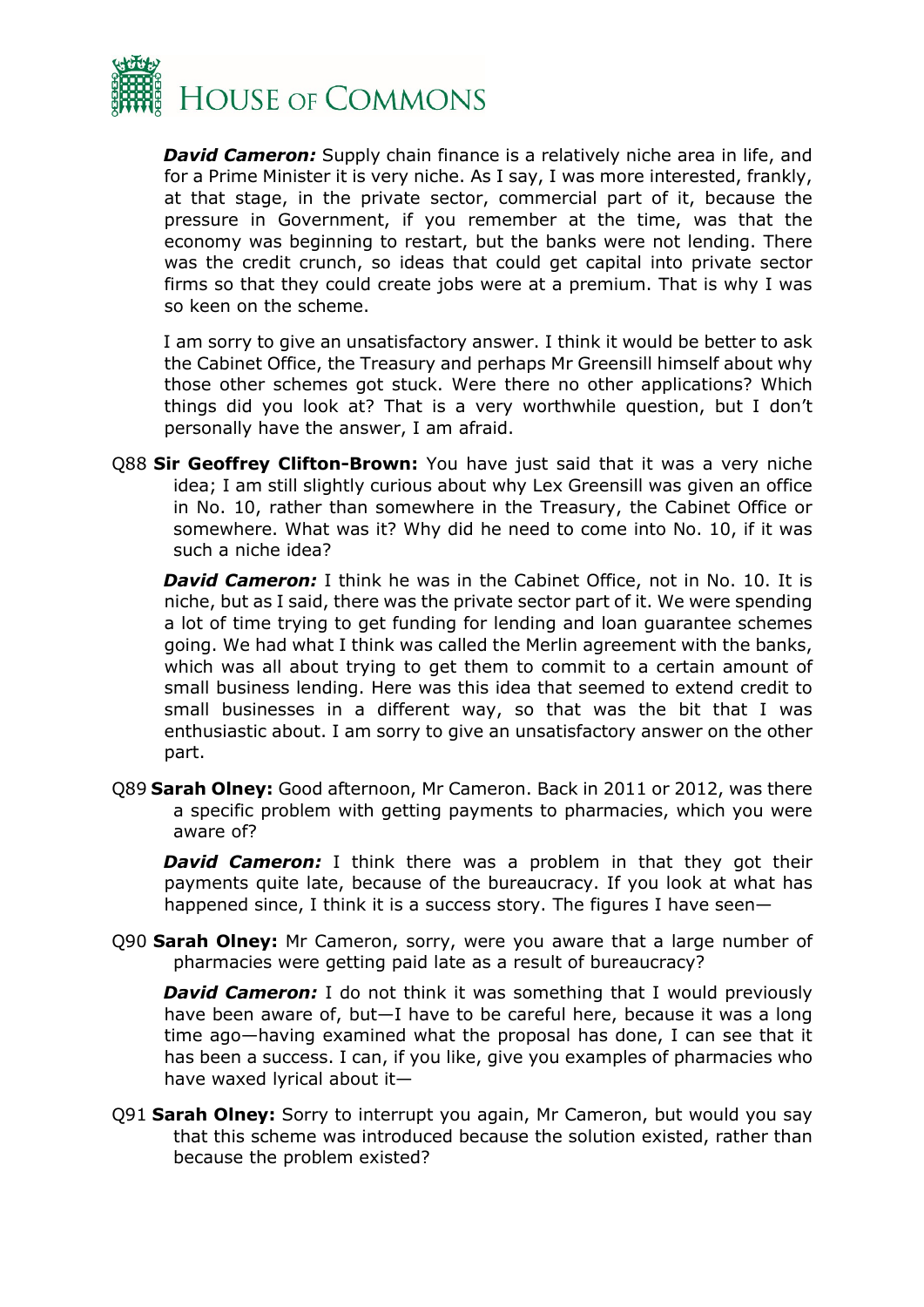

*David Cameron:* I think both—there wouldn't be a solution if there wasn't a problem. As I said to the Treasury Select Committee, one pharmacy told Greensill at the time that its annual charges had gone down from £7,000 a year to £400 a year. A lot of extra cash was given to pharmacies more quickly. I think there was both a problem and a solution.

Q92 **Sarah Olney:** You referred to the pharmacy scheme in an answer at the beginning of the session; you were saying that it costs money for the Treasury to borrow the money required to make prompt payments.

Is it not true that, through this scheme, you are actually asking these community pharmacies—these small businesses in our town centres—to bear those costs, rather than the Treasury having to bear those costs, even though it must be considerably cheaper for the Treasury to do it?

**David Cameron:** Of course, supply chain finance works on the basis that pharmacies get the money up front, but at a discount; they get less than the full amount, but they get it early. So yes, they are paying for it, but when you look at what pharmacies pay for banking, credit, bank loans and all the rest of it, it is far cheaper. That is why it was a success with pharmacies.

The point I was making about the Treasury was that one reason why the Treasury has been quite resistant to even prompter payment is that, as Nick Macpherson explained to the Treasury Select Committee, it does have costs for the Treasury.

Q93 **Sarah Olney:** But the costs for the Treasury are presumably cheaper than the costs for the pharmacies of the discount that they had to take in order to take advantage of this scheme.

**David Cameron:** Yes. This is where it gets very complicated. If, in an ideal world, the Treasury advanced the money as the supply chain finance provider does immediately to the pharmacy with no delay, that would probably be cheaper all round. So we ask ourselves the question: why does that not happen? The answer is, first, bureaucracy, and secondly, that the Treasury does not like bearing even that cost. That is why this solution is a good workaround for that problem.

One reason why it is worth thinking about is that a lot of Government payments are not to small businesses like pharmacies but to very big suppliers. I think it is a good point to make that if the Treasury pays the really big suppliers early, it incurs a cost, because it has to borrow the money, whereas if a supply chain finance provider pays the big suppliers, the big suppliers are effectively paying a little bit for the benefit of getting the money early. I hope that makes sense. To find a way through this sort of thicket, it is important to understand those dynamics.

Q94 **Sarah Olney:** In your earlier evidence, though, Mr Cameron, you said that this scheme was of benefit to small community pharmacies, but now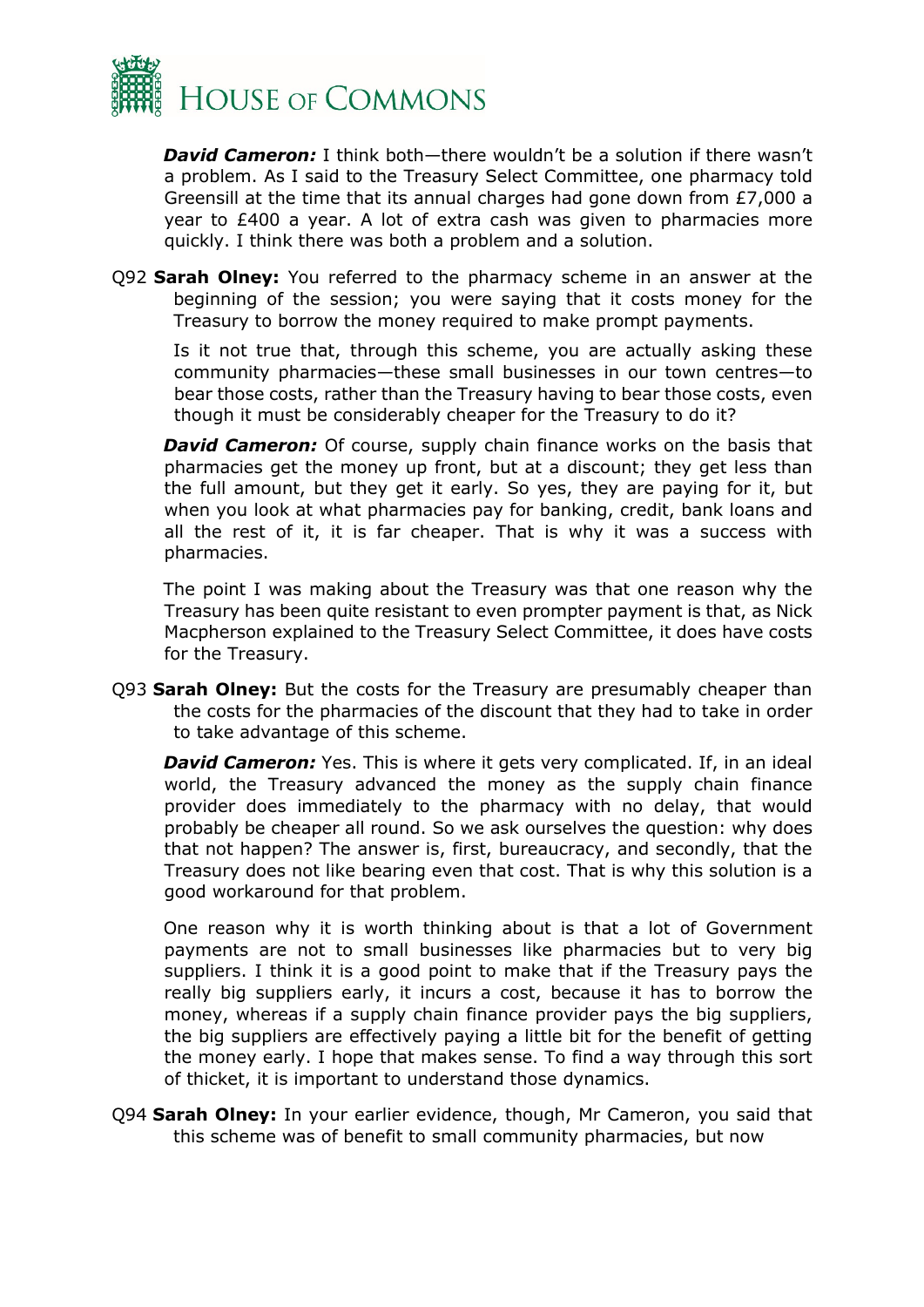

you are saying that actually it is good because the bigger chains have to pay a greater share of the costs, rather than the Treasury. Can you identify the real beneficiary of this particular scheme?

**David Cameron:** The beneficiary of the NHS pharmacy scheme is twofold. First, pharmacies, which are small businesses, worried about cash flow and working capital, were getting their money—minus a discount—up front, which was good for them. I can give you the percentage of the number of pharmacies that took part, and I can also give you their testimony about why they liked it. That is beneficiary No. 1.

Beneficiary No.2 was the Government, because the Government, via the NHS, was reimbursing pharmacies, in some cases, for their cost of capital, which was an extra expense. I think there was a saving to the Government of £100 million a year.

**Sarah Olney:** A saving to the taxpayer.

#### *David Cameron:* Yes.

Q95 **Sarah Olney:** Were you aware of any conflicts of interest in rolling out this scheme?

**David Cameron:** I wasn't aware of any conflicts of interest. My understanding of what happened—I have sort of pieced this together from some of the press reports and what I have had to find out subsequently is that Lex Greensill came into Government and worked on supply chain finance. This particular scheme was put in place by Citibank, which he used to work for but no longer worked for. The reason for that is that I think Citibank were the Government's payment agent.

What then happens is that Mr Greensill leaves Government, and in a competitive tender, Greensill wins the contract off Citibank to provide that service—I think that was in July 2018, before I joined the company. So in terms of conflicts, you would have to ask him, but I think he would argue that he was not conflicted when in Government, because it was run by the Government's existing payment agent. Is that what you are getting at?

Q96 **Sarah Olney:** Do you not think it was slightly useful for him, while he was in Government, to be able to implement a scheme that his own company was well placed to provide the finance for at a later date?

**David Cameron:** There was a press argument about this that said, "Lex Greensill introduced a scheme from which he directly benefited". I thought that was not really accurate because, of course, his firm did not take over this contract for a further six years, and it did so in a competitive tender. I thought it was a bit like saying, "I benefited from arranging your marriage six years ago, because six years later I married your ex-partner." It seemed to me that that was an unfair argument.

Q97 **Sarah Olney:** Okay—I think I understand. When you first heard about the scheme, did you encourage civil servants to particularly push it forward and implement it?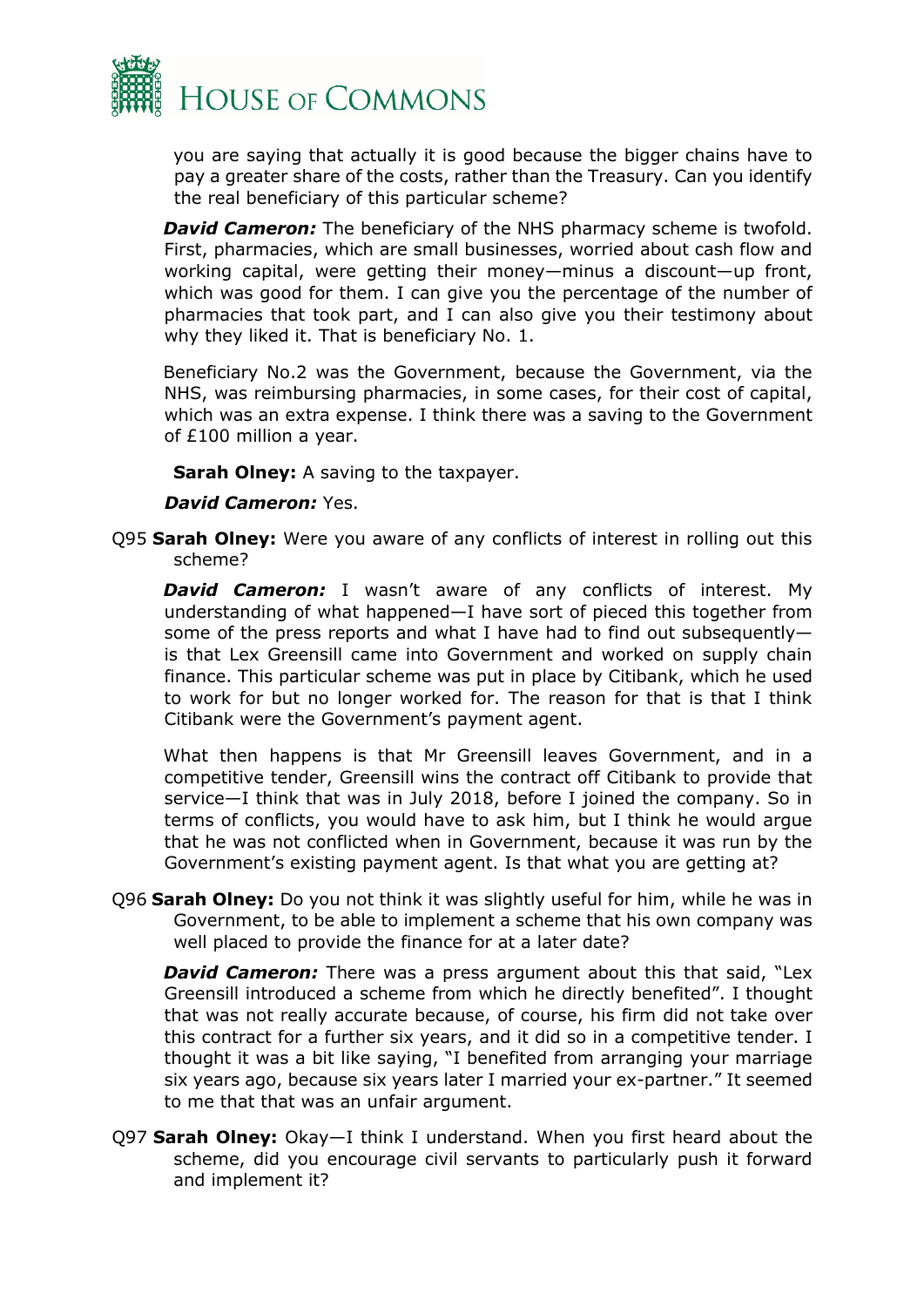

*David Cameron:* Again, I may need the Boardman inquiry to show me all the paperwork of what I received and when as Prime Minister, so this is sort of educated guesswork. I think what I would have got is a note in my box saying, "Here is what the team have been working on with supply chain finance" and the two elements of it that I described, and I would have signed that off and agreed the announcement at the same time. That is my guess about what happened; I am hoping that the Boardman inquiry will be able to give me access to the papers so that if I have got anything wrong there, I can come back to you.

**Chair:** Thank you very much, Ms Olney. Richard Holden MP, over to you.

Q98 **Mr Holden:** Thank you, Chair. Mr Cameron, why not just sort out the bureaucracy if there was a bureaucratic element within the NHS? Surely that would have been the most sensible thing to have done, rather than bring in a different system.

**David Cameron:** Of course, in many ways that would be a sensible suggestion, but as I said, there are two barriers here. One is the barrier of bureaucracy, and it is not just the pharmacy payment: I think if you talk to businesses that interact with the NHS, they will tell you that there is quite a lot of bureaucracy—understandably, because we are talking about public money, so people are nervous about signing off invoices too quickly and all the rest of it.

The first point is bureaucracy, and the second point is that, as Nick Macpherson put it very well in the evidence to the Treasury Select Committee, there can be some resistance in the Treasury, because early payment does have a cost to them.

I would add a third element, which is that of course, in the case of the NHS pharmacies, they were not just being paid early—they were being paid before drugs were dispensed, on the basis of being able to predict via an algorithm what the prescription history was. That is a risk that Government would perhaps not want to take. So I think that for those three reasons, it is worth at least considering this.

Q99 **Mr Holden:** Just on that point, though, obviously early payments would have a cost, but it is a pretty small cost for the Treasury given the cost of borrowing for Government. Surely the bigger cost would be that the pharmacies would have to factor in the fact that they were going to get less money, so therefore they would charge more or push for a higher price for their product in order to rebalance that. Actually, the real cost is to the taxpayer at the end of the day, anyway.

**David Cameron:** I am not the world's leading expert on this, but I do not think that is correct, for this reason: if you are a pharmacy, like any small business, one of your biggest concerns is working capital and cashflow, and of course if you do not have a good working capital solution, you have to go to the bank and borrow money. That is going to be more expensive than the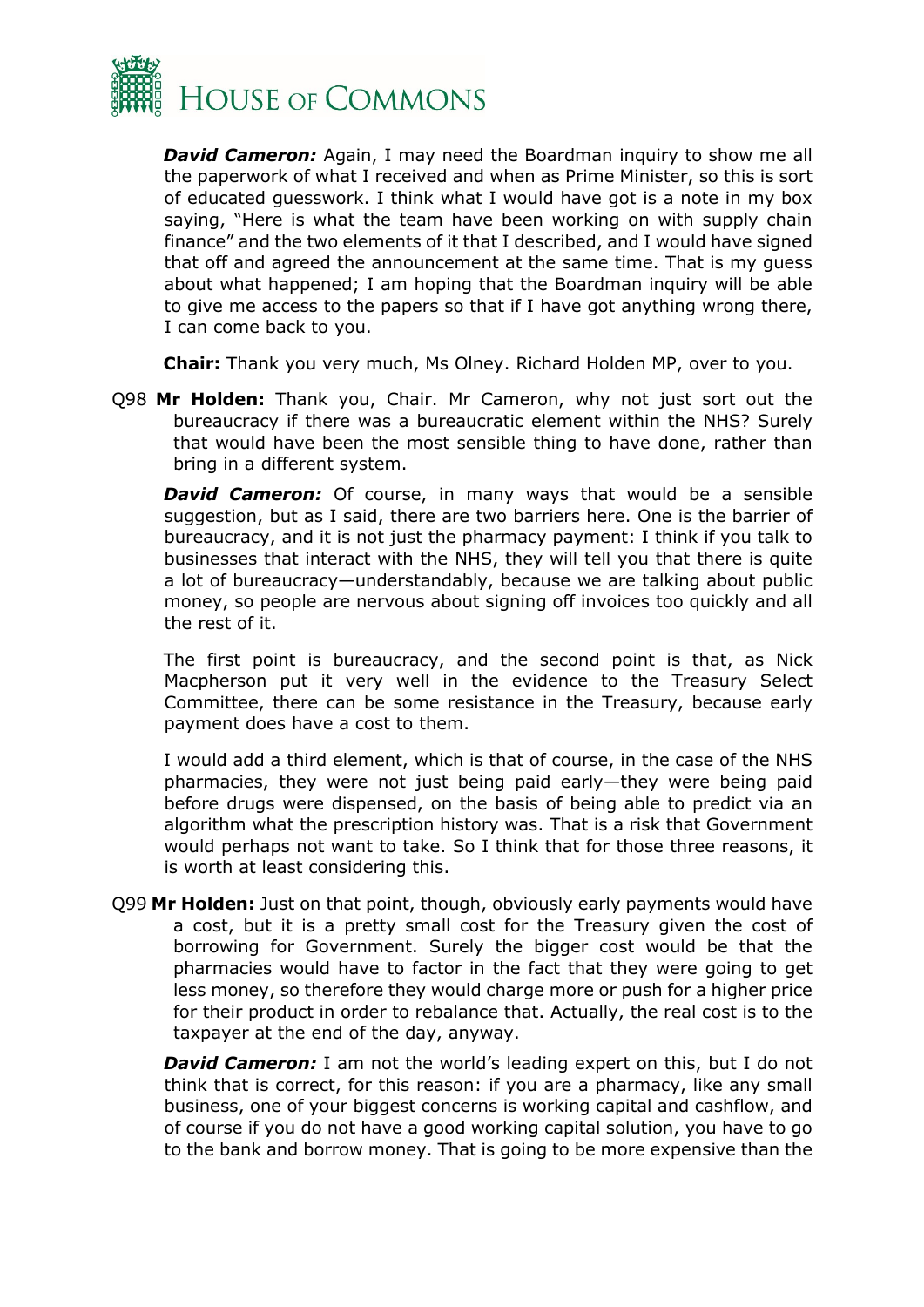

cash less the discount that you are getting from the supply chain finance provider.

That is one of the key points to this whole argument. If you are a business, there are various sources of finance to you. You can sell equity, you can raise debt, you can borrow money from the bank or you can have working capital arrangements that give you cheap capital. For a small business, that is what is so powerful.

#### Q100 **Mr Holden:** But you do understand the issue here, Mr Cameron.

Obviously, rather than just sorting out the bureaucracy—particularly, you could have targeted it just at the small community pharmacies that have exactly these cashflow issues—the solution you came up with was via Greensill Capital, a company you then went on to work for.

**David Cameron:** Initially, this was provided by Citibank, as I said. The Government was the payment agent, and Greensill won the contract, as I understand it, in 2018—six years after it was introduced—in a fully competitive tender, because they were offering to provide the finance at a lower cost. I think that in this early payment space, you should look at all the options. Can you get rid of bureaucracy? Can you make Government Departments pay faster? Can you perhaps change the way the Treasury works, to enable Departments to access Treasury-style cost of capital rather than their own?

These are all interesting arguments, but all I am saying is that if you have something that works—I think this early payment scheme in the pharmacies has worked—it is worth thinking about how to keep something like that going and possibly extend it.

Q101 **Mr Holden:** Just one final question. Do you accept that there would also be a potential knock-on cost to the taxpayer? Pharmacies will obviously want to get 100% of the cash, so they would just pump up the prices down the line.

**David Cameron:** The way it worked was that, as I say, there was a benefit to the taxpayer, because instead of the NHS having to reimburse pharmacies for the cost of capital, the pharmacies were getting less than 100% of the cash but getting it upfront, so they were benefiting and the taxpayer was benefiting at the same time. It was—without wanting to sound like a Chinese politician—a win-win situation.

#### **Mr Holden:** Thank you.

Q102 **Chair:** Before I bring in Sir Bernard again, in disclosures to the Treasury Committee, the Treasury says that "the scheme would allow participating pharmacies to access funding earlier than the standard government payment schedule but after services had been delivered." You said in your answers that it gave money before services had been delivered. There seems to be a contradiction there.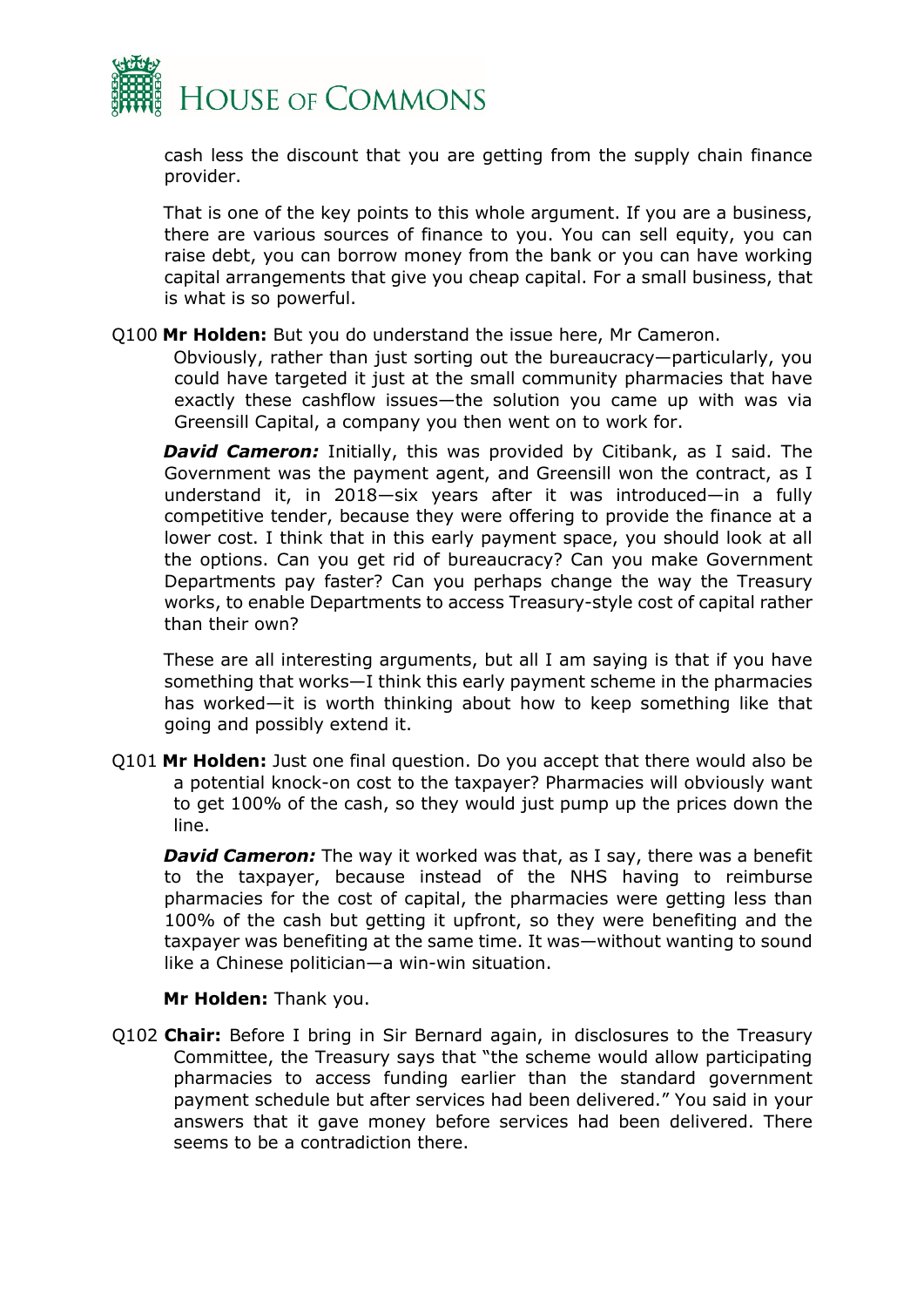

*David Cameron:* Again, I think this is a question for Greensill Capital rather than me, but my understanding is that this scheme was improved from being something where pharmacy dispenses drug and pharmacy then immediately gets the money from the supply chain finance provider—that was phase 1—rather than waiting the 30 days for the NHS to reimburse. It moved to a system where, via an algorithm that predicted the dispensing behaviour of the pharmacy, it gave the money in advance of the drug being prescribed. Why that was able to work is pharmacies are quite predictable in terms of—

**Chair:** That is fine. That has been explained enough for now. We will be looking further into this, if necessary, as a Committee. Let's go to Sir Bernard Jenkin.

Q103 **Sir Bernard Jenkin:** It may be that this pharmacy scheme was, as you describe it, a really positive benefit to the NHS and to the pharmacy sector. It is unfortunate, therefore, that it has become tainted by what has happened and the sense that there has been a failure to manage conflicts of interest, which undermines public confidence in imaginative and good things.

I want to ask about the influence, transparency and role of, and the accountability for, Crown representatives, which were an office that was created under your Government by Francis Maude, I think, who was the champion. I rather supported this role. I thought it was a very good way of accelerating the commercial capability of the civil service and improving contracting, and I was scrutinising it as Chair of PASC at the time. But I am now concerned that they seem to have been outside the usual system of public appointments, because public appointments are usually covered by the Commissioner for Public Appointments. Who actually appoints Crown representatives?

**David Cameron:** I am afraid I am not an expert on this. I, like you, liked the idea of this—bringing in commercial people to help Government with procurement and procurement decisions seems to be a good idea. If you remember the context for this when we came in in 2010, there was a sense that there was a lot of waste in Government procurement, and that is what these Crown representatives were there to help with. By and large, it was successful, but the appointment terms and the terms of office—it is not my area of expertise, I'm afraid.

Q104 **Sir Bernard Jenkin:** What was the process by which the policy to have Crown representatives was approved in Government? Did it come to Cabinet?

**David Cameron:** I would have to go back and check the paperwork on that. As you say, I think this was a Francis Maude initiative, but I would have to check and see whether I had any involvement in it.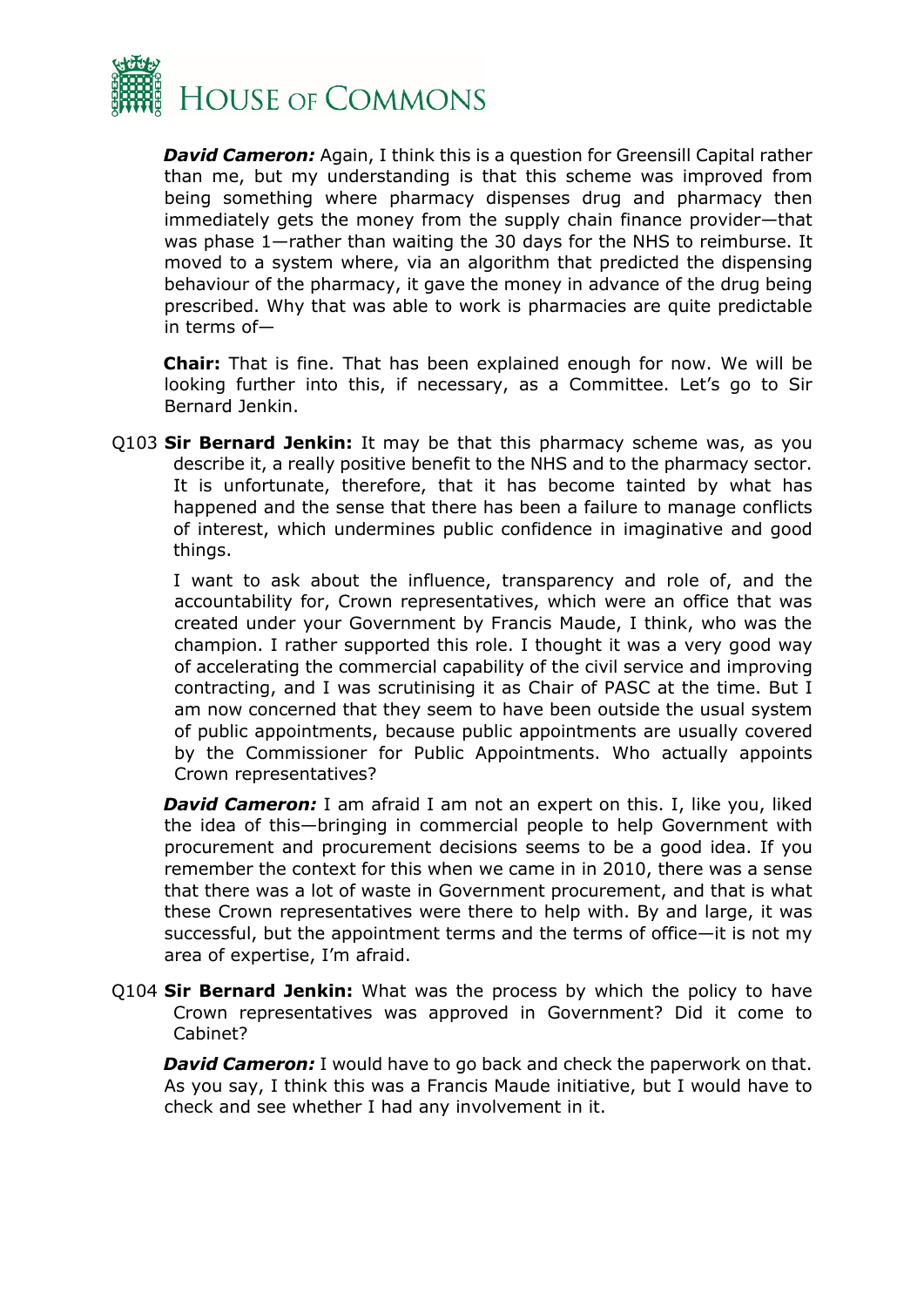

Q105 **Sir Bernard Jenkin:** Because usually Ministers decide significant appointments. You have suggested that actually Jeremy Heywood unilaterally brought in—

**David Cameron:** I must be careful. I don't know. I am sure that Nigel Boardman will get to the bottom of it. I think it was Jeremy's initiative, but in terms of how Lex Greensill's contract was dealt with, his reporting lines and all of that, I don't know the answer to that.

#### Q106 **Sir Bernard Jenkin:** Did he have a contract?

**David Cameron:** I don't know the answer to that. I am sure Nigel Boardman will get to the bottom of that.

Q107 **Sir Bernard Jenkin:** Were you ever asked to approve his appointment?

*David Cameron:* I don't recall that. I might have been. As Prime Minister you have so many things coming through your box that you approve that are basically things that have already been well teed up and organised. I think a Nigel Boardman inquiry would be helpful because he has the full access to the Cabinet papers.

Q108 **Sir Bernard Jenkin:** Were you at any stage aware of officials or Crown representatives being employed by businesses they were contracting with or that they were double-hatting jobs? Were you ever aware of anything like that?

**David Cameron:** I wasn't aware of that.

Q109 **Sir Bernard Jenkin:** What would have been your reaction had you heard about it?

*David Cameron:* If we think about Crown representatives for a second, I think the principle that if you work in the civil service and are paid by the civil service, then there really needs to be a very good justification for any other commercial role. That is the sort of principle. Of course, you have got people who are perhaps on the board of a charity or have some other job, but for a full-time commercial job, the principle is that that would be very unusual.

I think you need to have a way of managing interests, because obviously you will have civil servants who might own a property they rent out or have shares in a business or what have you. You have to have a way of managing interests, as well as that.

Q110 **Sir Bernard Jenkin:** At one stage, John Manzoni looked as though he was going to hang on to a commercial role with a private company. In the end, I think he persuaded himself that it was untenable, even though he had been given permission to do it. Did you give him permission to stay on the board of SABMiller? Did the decision come in front of you?

**David Cameron:** Again, I would have to go back and look at all the paperwork. I don't recall that.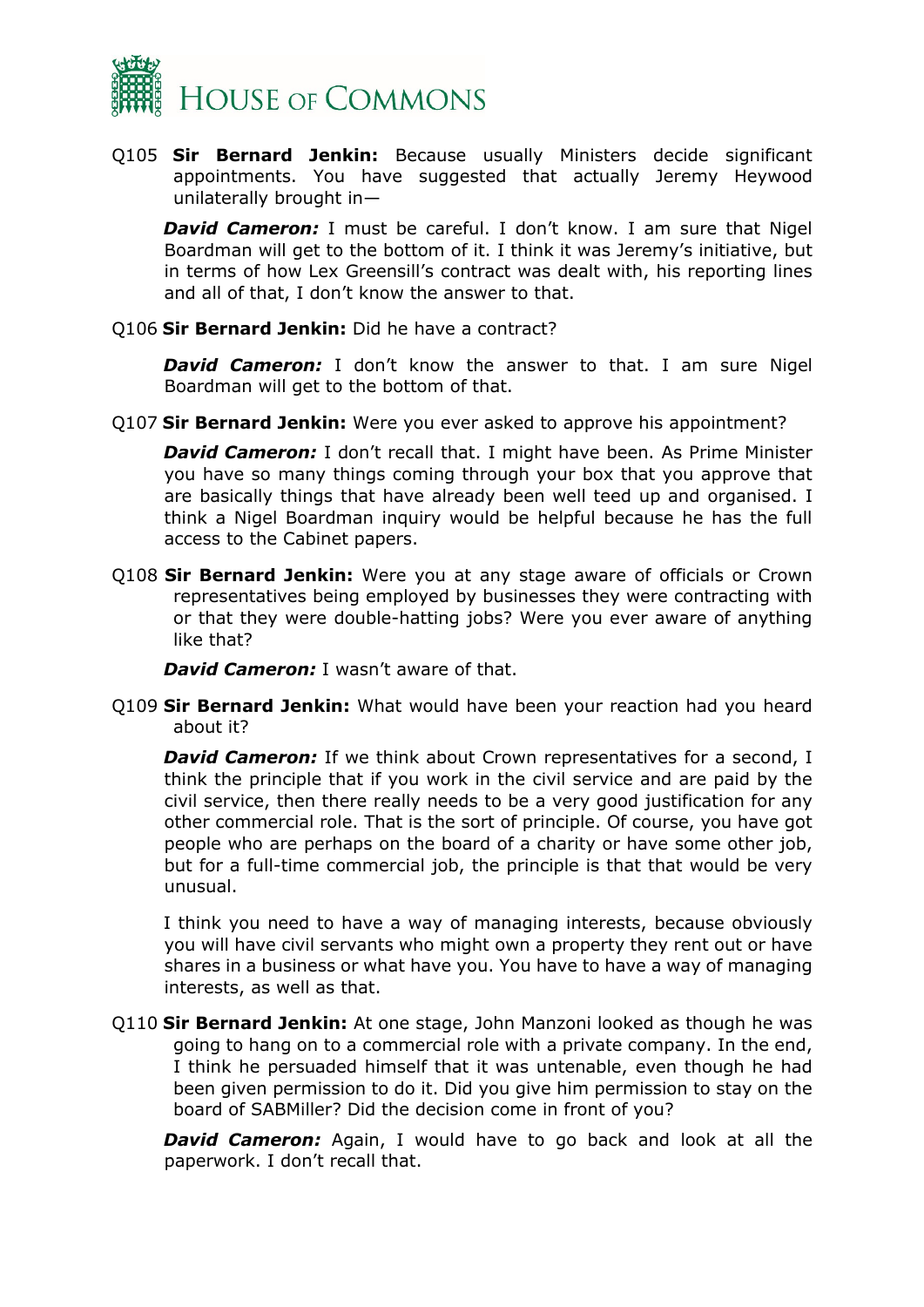

Q111 **Sir Bernard Jenkin:** But you can see that if these arrangements give rise to concern about conflicts of interest, they undermine public confidence in what the Government are doing, however good the Government's work is. You can see that, can't you?

**David Cameron:** I agree. I think you have got to have a transparent system for dealing with this, a clear set of rules, a clear set of procedures, and I think that is absolutely right.

To go back to my point, we have got to try and keep fluidity between public and private sectors. I would just make this point, today of all days: in a crisis, bringing people in from the private to the public sector, to help with projects—I feel extremely sorry for some people who came into Government, worked extremely hard to source PPE or other equipment for the health service, at a time of national emergency when we were running out of surgical gowns and all the rest of it, and are now getting absolutely hauled over the coals. I think that we have got to make sure that we have some exceptional procedures for exceptional times.

Q112 **Sir Bernard Jenkin:** Yes, but what was happening with Crown representatives between 2010 and 2015? We weren't in a crisis. I accept the point you are making.

**David Cameron:** As I say, I am very happy to go away and look at that, and how the policy came about and what role I played in it.

**Sir Bernard Jenkin:** I will leave it there. Thank you very much.

**Chair:** Over to Shaun Bailey.

Q113 **Shaun Bailey:** Mr Cameron, I am afraid I might get the same answer, but when it comes to formulation for policy around Crown representatives, can you recollect what conversations you had around assurance processes, particularly with regard to individuals who were taking up those roles? What was the trade-off between a good news story about value for money and robust assurance processes on appointments?

**David Cameron:** I am really sorry I can't give you a better answer. I just don't recall. I will have to go away and look and see what the consultation was at the time. The principle was, "Let's get good people in to help with procurement." My experience of the Cabinet Office was that the ethics and propriety team, I think run by Sue Gray in those days, was very rigorous, but I cannot answer your question better than that. I'm very sorry about that.

Q114 **Shaun Bailey:** In 2019 alone we can call out three examples of where that assurance process obviously had to be beefed up. Okay, you cannot necessarily recollect from that, but maybe speaking anecdotally could you accept that maybe there were gaps at the time that subsequently have had to be filled on this?

**David Cameron:** Whenever you try to involve private sector skills in the public sector and those people are maintaining a private sector role, there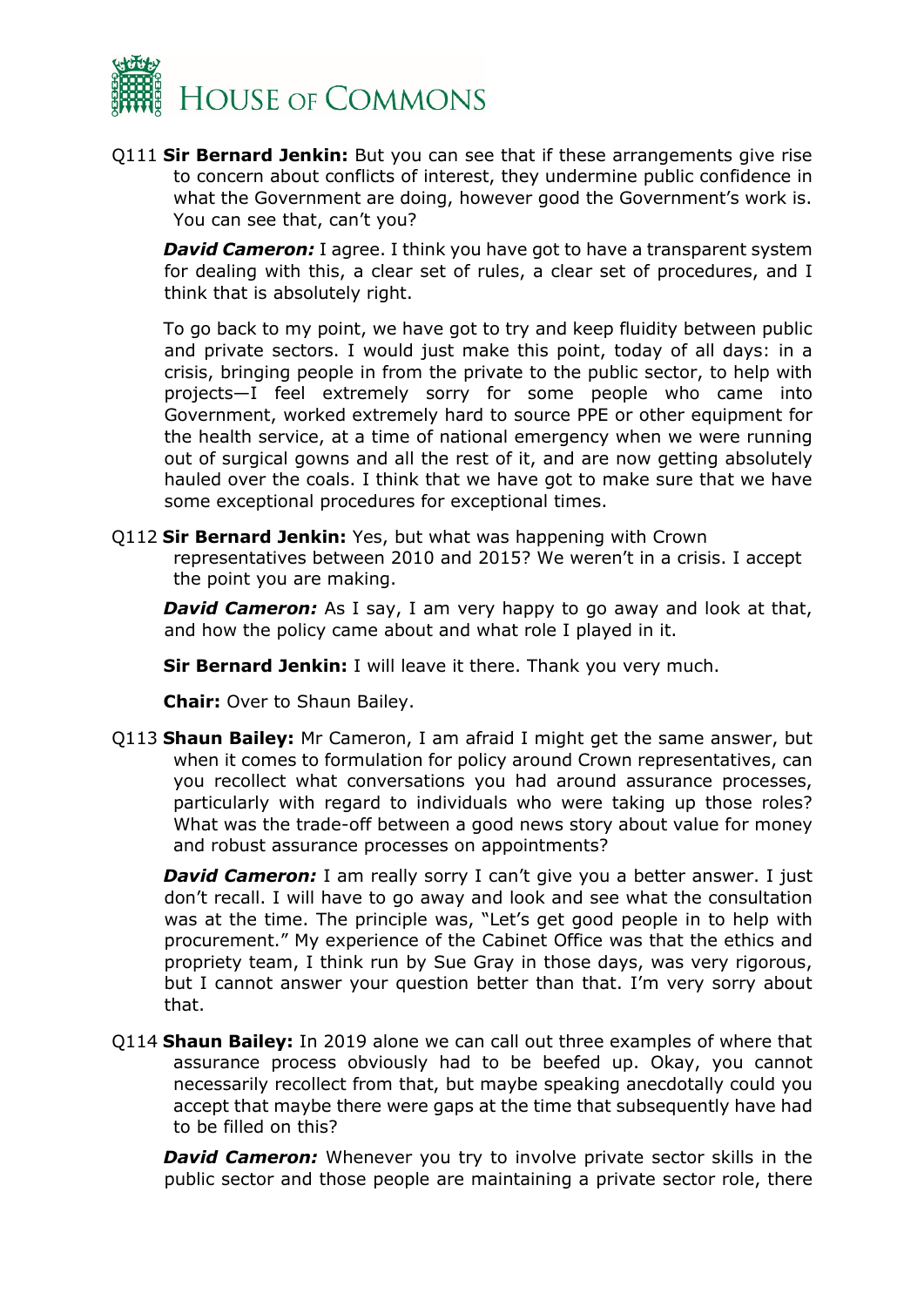

are always going to be difficulties. I am a huge fan of the non-executive directors who are helping to steer our Departments and give advice to Ministers. Of course, they are unpaid, but they are none the less working with those Departments.

You are always going to get questions asked about potential conflicts and all the rest of it. I think it would be very sad if we were to lose their expertise, so let's try to find a way of managing any potential conflicts. What we don't want is a sort of Berlin wall between the public and private sectors.

Q115 **Shaun Bailey:** Okay, so for you, Mr Cameron, where is that line drawn in terms of, as you say, not excluding that skillset but ensuring that there is probity there, and some transparency available to the public?

**David Cameron:** Transparency is the key. If you have a non-executive director who has business interests coming in to help a Government Department, you need to know what those business interests are. If you are a civil servant who doesn't have a second job but does have some business interests, shareholdings or what have you, you need to deal with that.

I think your inquiries are important. All I would say is that, in the time I spent in office, the civil service code, the special advisers code, the ministerial code and ministerial declarations—all those things—got beefed up. I was comparing the 2007 ministerial code with the 2010 ministerial code before going in front of the Committee. It is quite an impressive set of changes, so don't let's pretend that nothing has been done on this, but obviously there is more transparency and more good rule-making that can be perhaps put in place.

Q116 **Shaun Bailey:** Where does the balance lie between good, strong relationships between Crown representatives and organisations and preferential treatment? We have heard in the past that there has been this fear that perhaps Crown reps, for whatever reason, through the relationships that they develop end up developing this preferential treatment basis. I am just curious to understand from your perspective where you find that balance.

**David Cameron:** I think it is a very difficult question. When we were in opposition, looking at what we were going to try to do in Government to make procurement better, one of the conclusions that we came to was that you need to break up some of these big contracts. You need much more transparency about Government spending. I think we introduced a rule that everything over £25,000 had to be declared for new spending.

The point that I would make is that of course any new system you put in place with new people with outside expertise might have some risks, but there was an existing risk that those civil servants responsible for procurement could be captured in some way by the people they were procuring from, so it isn't a new problem.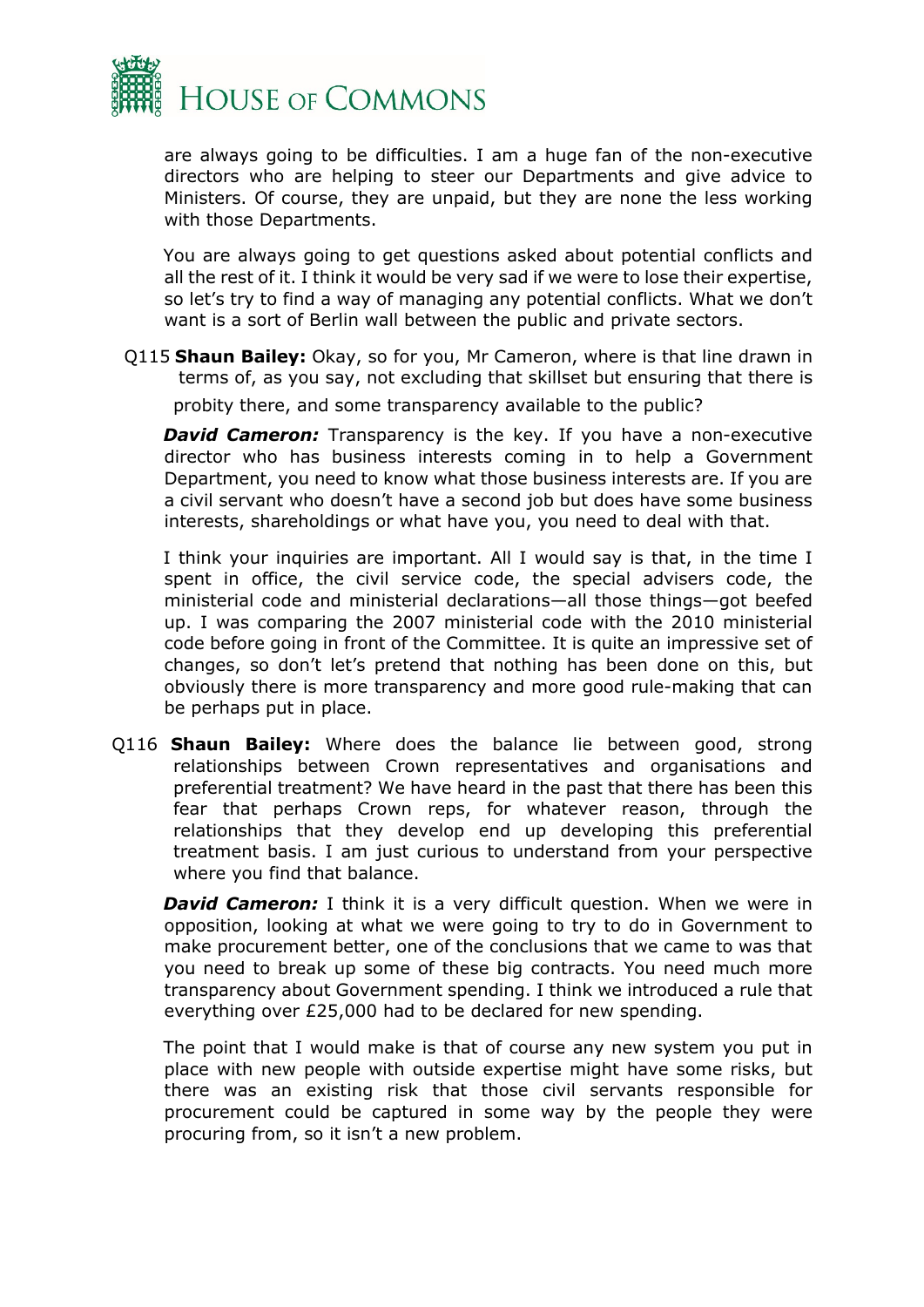

Q117 **Shaun Bailey:** Finally, hindsight being the wonderful thing that it is, would you say perhaps in the development of this policy that it might have been helpful for you to be slightly more over the detail than you were?

**David Cameron:** I am sure I was more involved in the detail at the time, but it is now some time ago. As I say, I will go back and look and see what I did, but it is difficult. I wrote my memoirs. You go back and you look at the big policy areas, what your information was, what your advice was and what your decision was, and you can relook at it all over again. I haven't with this one, and perhaps this gives me an opportunity to do that.

**Chair:** When our sister Committee, the Public Administration and Constitutional Affairs Committee, sees you, I am sure that it will give you notice of some of its areas of questioning, and you may have time to go back and look at your Government papers, which from some of your answers today may be quite helpful.

*David Cameron:* That would be.

**Chair:** We will suggest that to our sister Committee.

Q118 **Sir Geoffrey Clifton-Brown:** Talking about detail, Mr Cameron, you were trying to sell a company that was trying to get a Treasury CCFF facility of £500 million and you were trying to get a CBILS loan guarantee of £200 million, so the taxpayer was in hock, potentially, for a very large amount of money. I think it is reasonable that the public should know what precisely you knew about the company.

You have said in many answers to the Treasury Select Committee that you were not on the audit committee and you were not on the credit committee, but surely you must have asked some questions about who the company's clients were and what amount of money they were being lent. You must therefore have had some fairly good idea of the finances of the company and whether it was sound or not. Please could you tell us what you knew?

**David Cameron:** Of course I knew about the finances of Greensill Capital. I could see the growth of the business, I could see the cash flows and the profits and those things, and when it came to the customers, I was obviously aware of who our major customers were.

When it comes to the CCFF, really what we were trying to do, particularly as we refined the approach, was to say that those big UK corporates that wanted to pay their suppliers early and use supply chain finance or commercial paper to fund that would be the beneficiaries—it was companies like Vodafone, for instance. So I was aware of who the customers were and aware of what we were trying to achieve, and I thought it was a positive idea for getting money into UK supply chains.

With the CBILS, as I explained to the Treasury Committee, I was not involved at all in Greensill's process of getting accredited by the British Business Bank, so I was less aware of that policy. Of course, as I was not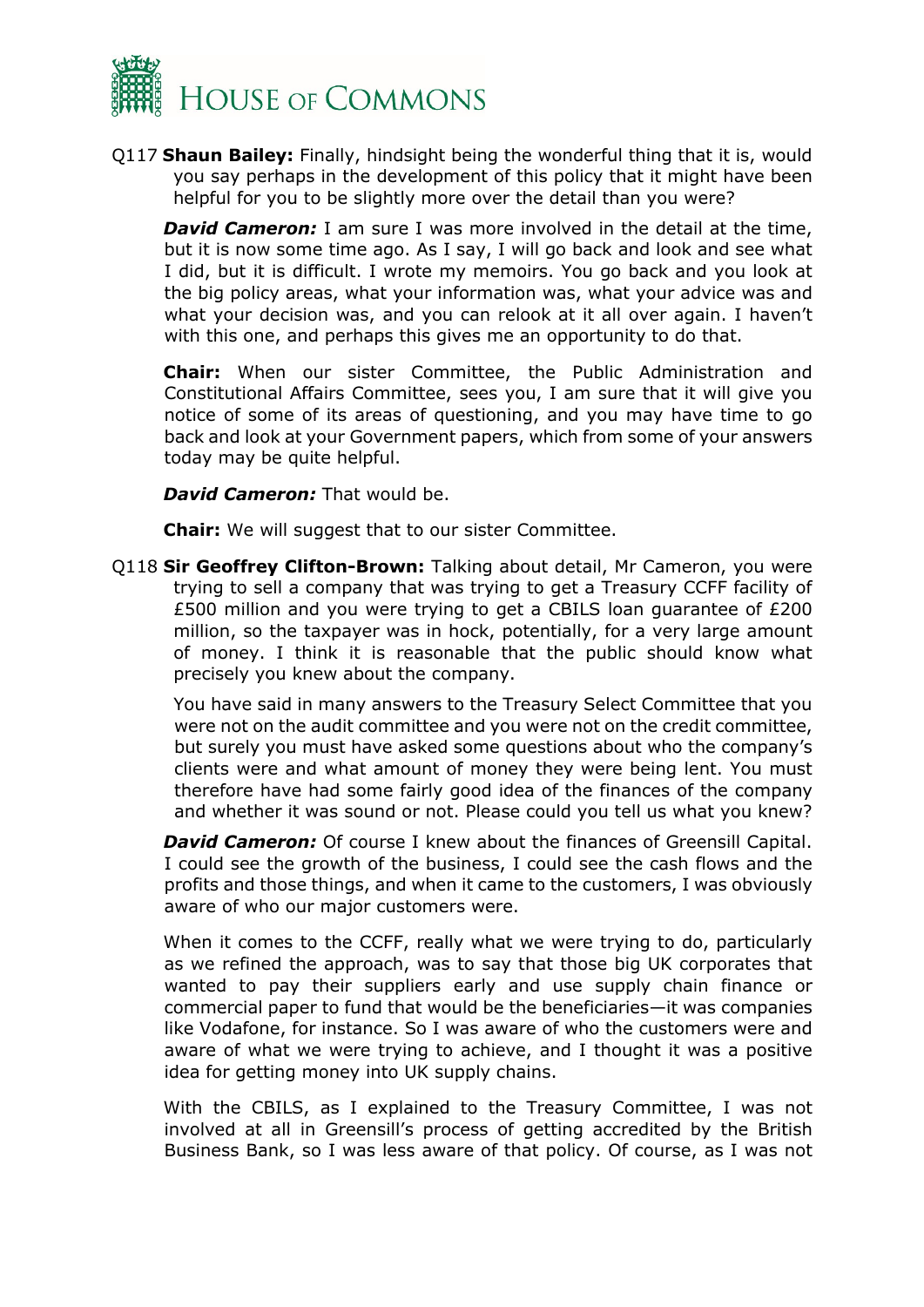

on the credit committee making credit decisions, I had limited involvement in that. I hope that that answers your question.

Q119 **Sir Geoffrey Clifton-Brown:** On the last part of that answer, we know from Sir Tom's evidence to us that you told Sir Tom—in fact, we have the transcript—that the company had applied for a CBILS loan, so you were aware of it and presumably you were lobbying for that CBILS loan or guarantee.

**David Cameron:** No. It was a two-stage process. I was not involved in the process by which Greensill became accredited for the CBILS loan. That was with the British Business Bank; I was not involved in that. I did have a brief involvement when Greensill was saying to both the British Business Bank and the Treasury that we would like to be engaged at the higher level, so that we could do more to help those companies requiring credit. I was briefly involved in that, just to be clear.

Q120 **Sir Geoffrey Clifton-Brown:** Right. Now, I want you to be very precise in the answer to this question.

You told the Treasury Select Committee earlier that you talked to Lex Greensill at least once a week. You have told me just now that you were more aware of the finances of the company than you have previously told any Committee. At what point were you aware that Lex Greensill's company was in financial difficulties—at precisely what point?

**David Cameron:** In December 2020 there was a telephone call, I recall, between myself and Mr Greensill. He reported back that the capital raise that was planned, which in the summer and early autumn looked like it was going extremely well, was no longer going well because of issues of overconcentration on one customer that were of concern to the German regulator of Greensill Bank. It was at that moment that I was told, "This is not only a bad development in terms of the capital raise, but potentially it is going to cause a lot of difficulties for the company."

That was really the first moment when I thought there was a serious threat facing the company. Obviously, like all companies, it faced—

**Chair:** You have answered the question. Back to Sir Geoffrey.

Q121 **Sir Geoffrey Clifton-Brown:** At what point did you realise that credit insurance was a problem for the company?

*David Cameron:* I did not see that credit insurance was a problem in the summer or the autumn. I was not aware of that. I think I became aware of it much closer to the point when the credit insurance was not renewed.

Q122 **Sir Geoffrey Clifton-Brown:** But given that the company was only using one credit insurer, BCC, during the summer, should you not have been asking questions about this—when the whole business model relied on credit insurance, so that with those firms that did not pay up, the company would be reimbursed by the credit insurance? You should have been asking more precise questions, should you not?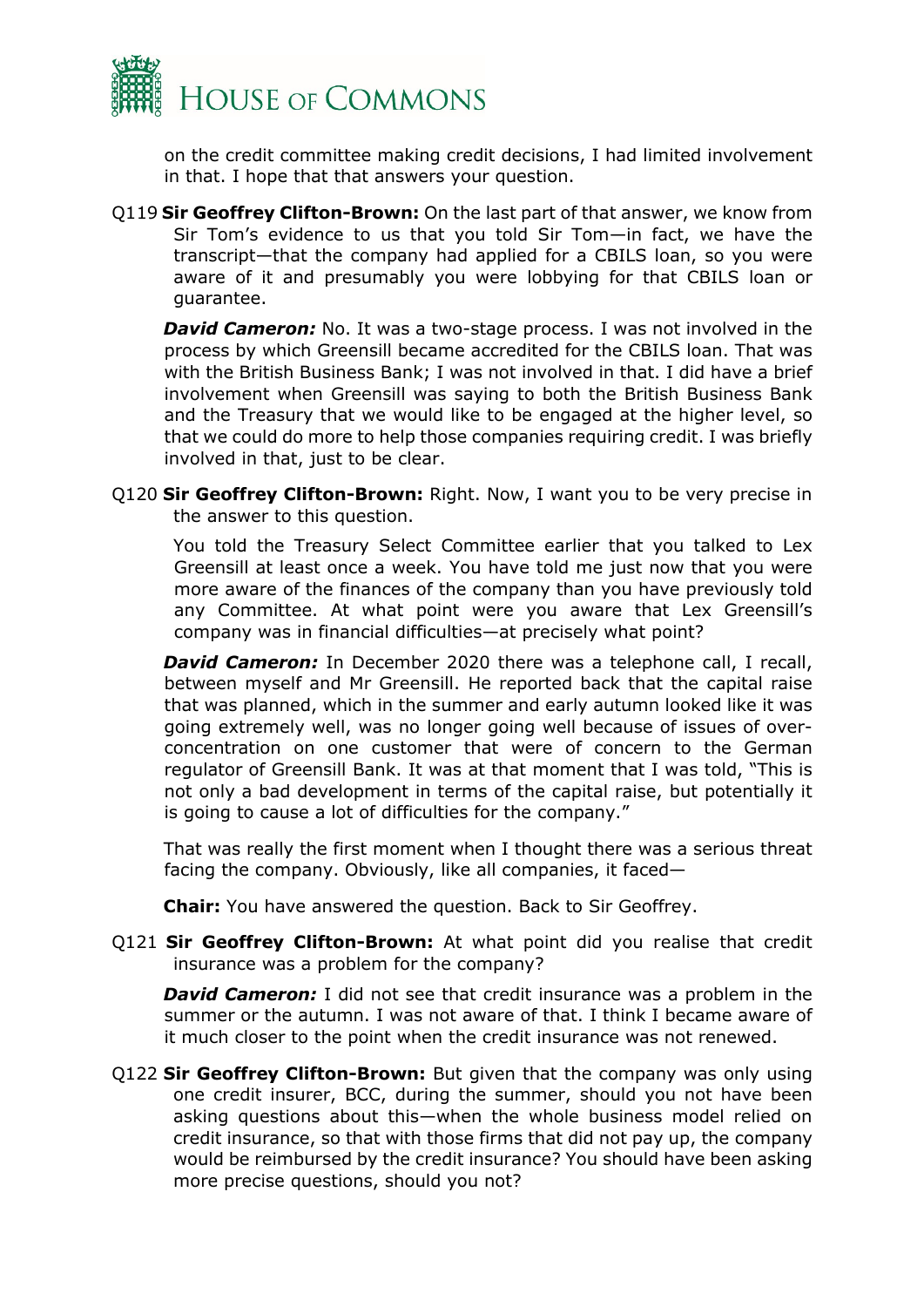

*David Cameron:* I did ask—before I joined the company and as I got to know the company and saw the importance of insurance, I did ask questions about it. I think I met with Marsh McLennan, the insurance broker. My understanding was that there were some 28 companies involved in insurance. As I say, I wasn't aware in the summer or autumn of 2020 that the insurance issue was a looming problem. I became aware of it later.

Q123 **Sir Geoffrey Clifton-Brown:** So, when did you actually become aware that the credit insurance was a problem?

**David Cameron:** I don't have a date I can put on that. I would have to go away and check my records. My memory—just sort of trying to give you the big picture—is that, credit conditions eased in the economy, even despite of Covid, and Greensill, as far as I could see, from the reports that I was getting and the weekly podcast I listened into, was having a relatively successful 2020. It extended as much credit in 2020 as it did in 2019. It was winning new clients. It was heading for a successful capital raise. It had been a tricky year because of Covid, but this was looking successful, and I don't remember feeling a concern about any particular large problem until that moment in December, and I think I learned about the credit insurance problems later. I don't want to give a misleading answer by getting something wrong. One's memory doesn't always get things straight. But that is my memory—

Q124 **Sir Geoffrey Clifton-Brown:** Will you come back to us? Will you look into this, Mr Cameron? This is an absolutely key question, in raising capital or anything else—when you knew that credit insurance was a problem. Will you look into that and give this Committee a date when you knew there was a problem?

**David Cameron:** I will do my best to do that. I can absolutely tell you that it wasn't at the time of March and April 2020, when we were trying to access the CCFF. I think that is an important point.

Q125 **Chair:** Mr Cameron, I have some quick questions that will hopefully only require shorter answers. You were asked by the Treasury Committee to disclose certain information. Have you disclosed all your contacts relating to your work at Greensill Capital with the Government? Is everything out there now? Is that it?

**David Cameron:** I basically answered the Treasury letter in full.

Q126 **Chair:** That is exactly my question. You answered what the Treasury asked. Is there anything more—any other contacts that you had with the Government, other than what you have disclosed to the Treasury Committee?

**David Cameron:** I would have to go away and check, but I tried to do as thorough a job as I could with the Treasury. I think I gave them more in terms of disclosure.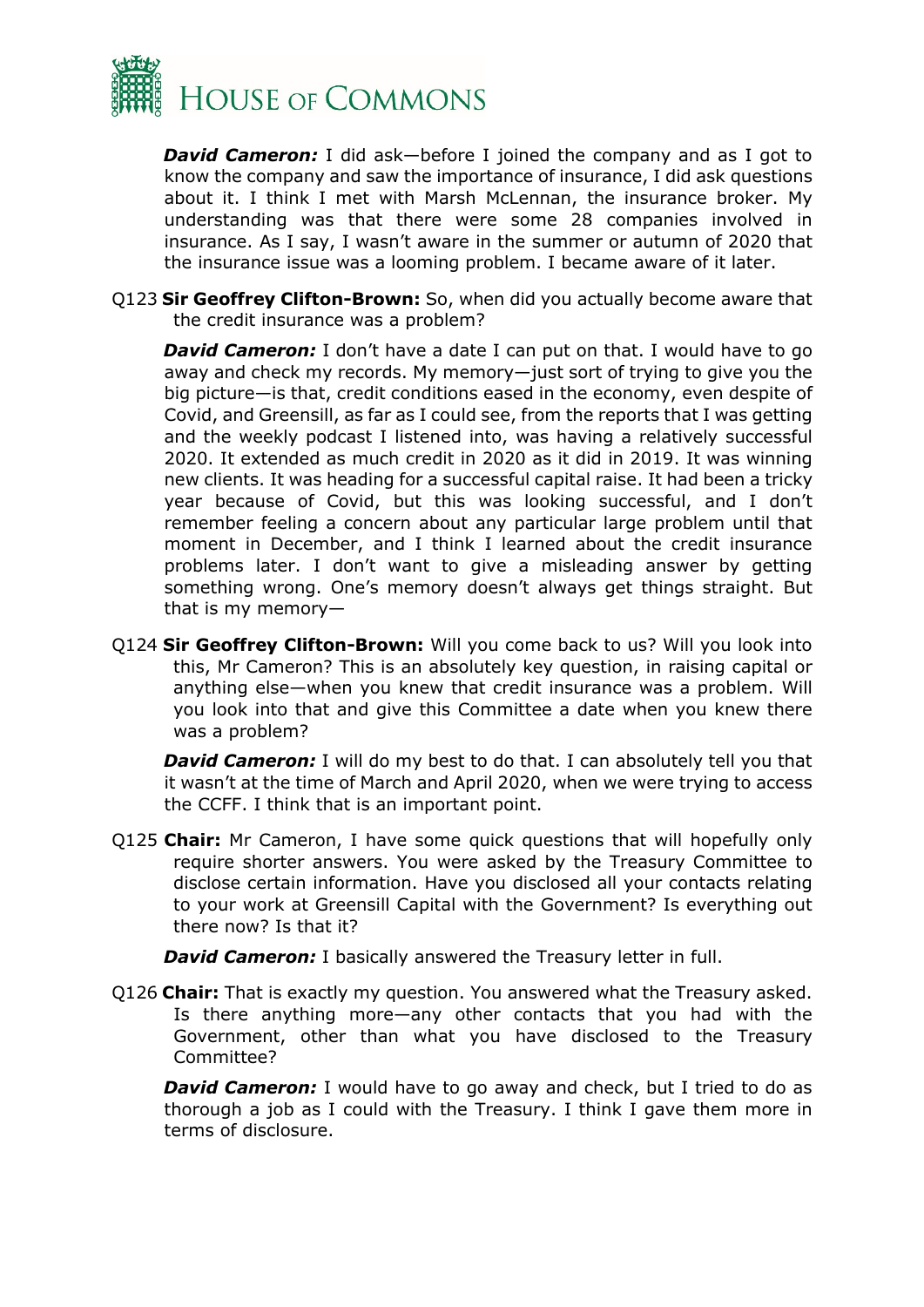

Q127 **Chair:** Right, okay. They asked specific questions. So there may be other contacts you had with the Government that you haven't released to the Treasury Committee. That is just a yes or no, really.

**David Cameron:** I will have to go away and check.

Q128 **Chair:** I am not suggesting one thing or another; I just wanted to know the answer.

On the issue of Earnd—the NHS sort of payday-loan-without-interest scheme—how was it that Greensill could afford to pay NHS staff early, for nothing, for no fee?

**David Cameron:** It wasn't paying early; it was drawing down money as you earned it. Please don't attach the word "payday" to it, because it really wasn't. You couldn't get an advance on your salary; you could draw it down—

Q129 **Chair:** Sorry, but that is before it has landed in people's pay packets sometimes before it has landed in the hospital's accounts.

*David Cameron:* I was wildly enthusiastic about this idea. Now, in terms of how it was going to be provided free, it was going to be a cost to Greensill.

Q130 **Chair:** Yes, so that is my point. It was a cost to Greensill. The NHS employs—I can never remember if it is the Red Army or the NHS that is the biggest employer in the world, but it is a pretty big employer in the world. How was it that Greensill could afford to do this, at a cost to Greensill, and not charge for it?

**David Cameron:** Because the cost was relatively low, because, of course, what Greensill and technology partners do is operate within the ERP of a company or an organisation and pay their suppliers early, so it is relatively straightforward to switch that into paying employees early. Of course, you can finance this at an extraordinary low cost of capital because, of course, the NHS is going to go on paying its staff, so there is very little risk to be taken here.

Again, I mustn't answer for the company because I was an adviser, not a director of the company, but I think they would be able to explain to you why it would be relatively inexpensive. But let's be clear: Greensill described it to me as the company's corporate social responsibility programme. We even had a conversation about this. I remember saying to him, "When you"— Sorry, I am going on.

Q131 **Chair:** This is an area that we will be looking at more once the National Audit Office has been involved further. Can I just be clear, though, in terms of your connections with Mr Bill Crothers, were you aware that he had taken a role with Greensill while you were still Prime Minister and he was in office?

**David Cameron:** No, I don't believe I was.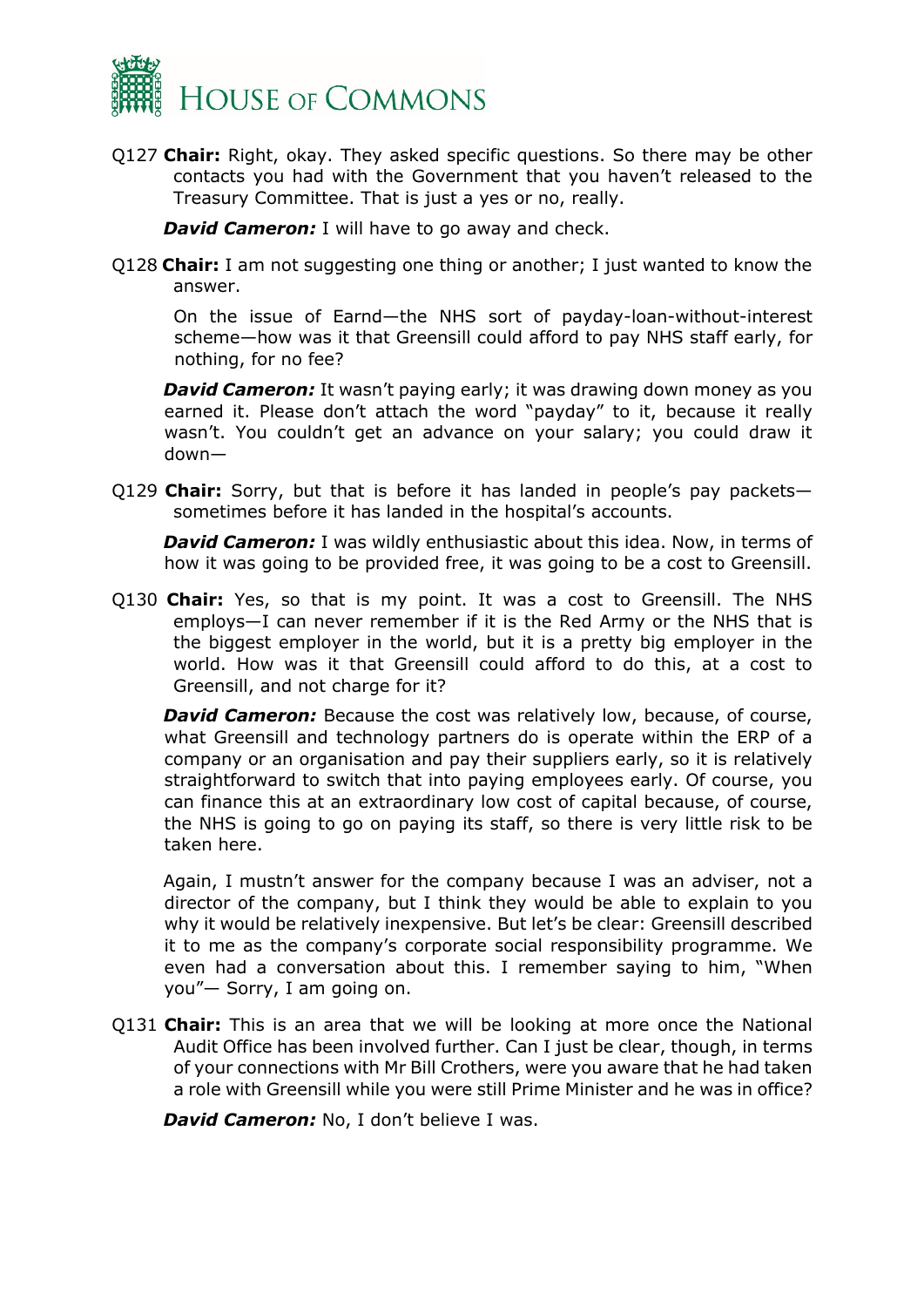

Q132 **Chair:** Did you have any contact with Mr Crothers prior to joining Greensill? Did he speak to you about joining Greensill Capital, as well as Mr Greensill himself?

**David Cameron:** No. I met Bill Crothers when I was Prime Minister and he was working for the Government, but at no stage did I talk to him about Greensill at that time.

Q133 **Chair:** At the time, but what about when you were joining Greensill? Did you have any contact with Mr Crothers to talk about Greensill?

**David Cameron:** When I left office and then joined Greensill in August 2018, I would have had contact with him around then, I think.

Q134 **Chair:** But after you joined or before?

**David Cameron:** I might have to get back to you on that.

Q135 **Chair:** Mr Greensill approached you about joining. Did Mr Crothers approach you about joining as well?

*David Cameron:* I don't think he did. I don't want to say anything—I will double-check that. When did Mr Crothers join Greensill?

**Chair:** In 2015.

**David Cameron:** Right. Well, I would have obviously met him if not before, then shortly after joining. To be clear, when I was in government—

Q136 **Chair:** The question really is this. Mr Greensill approached you about joining, and I wondered if Mr Crothers had approached you about joining Greensill Capital, but you are saying that you can't remember.

**David Cameron:** I don't think so. Just to be clear, when I was Prime Minister, I didn't know that Mr Crothers was—

**Chair:** No, okay. You have said that.

*David Cameron:* And when I was at Greensill, I didn't know that Mr Crothers had stayed on at the Government.

**Chair:** Right, okay. We will come back to that. I think our sister Committee may do so. Craig Mackinlay MP, a brief question, please.

Q137 **Craig Mackinlay:** Very briefly, Mr Cameron, when you were doing your own due diligence on this company, you said to Sir Geoffrey CliftonBrown that you were looking at the finances on a regular basis. Did it not seem an oddball type of whizz-bang scheme to be offering financing to NHS employees for free, given that there are going to be a vast number of transactions, banking costs, the potential for debt write-offs when it can't be recovered and debt recovery procedures?

I know you said that it is social responsibility. I haven't looked at this in great detail, but to me it is too good to be true, and when things are described in that way, they generally are. I wouldn't have touched this with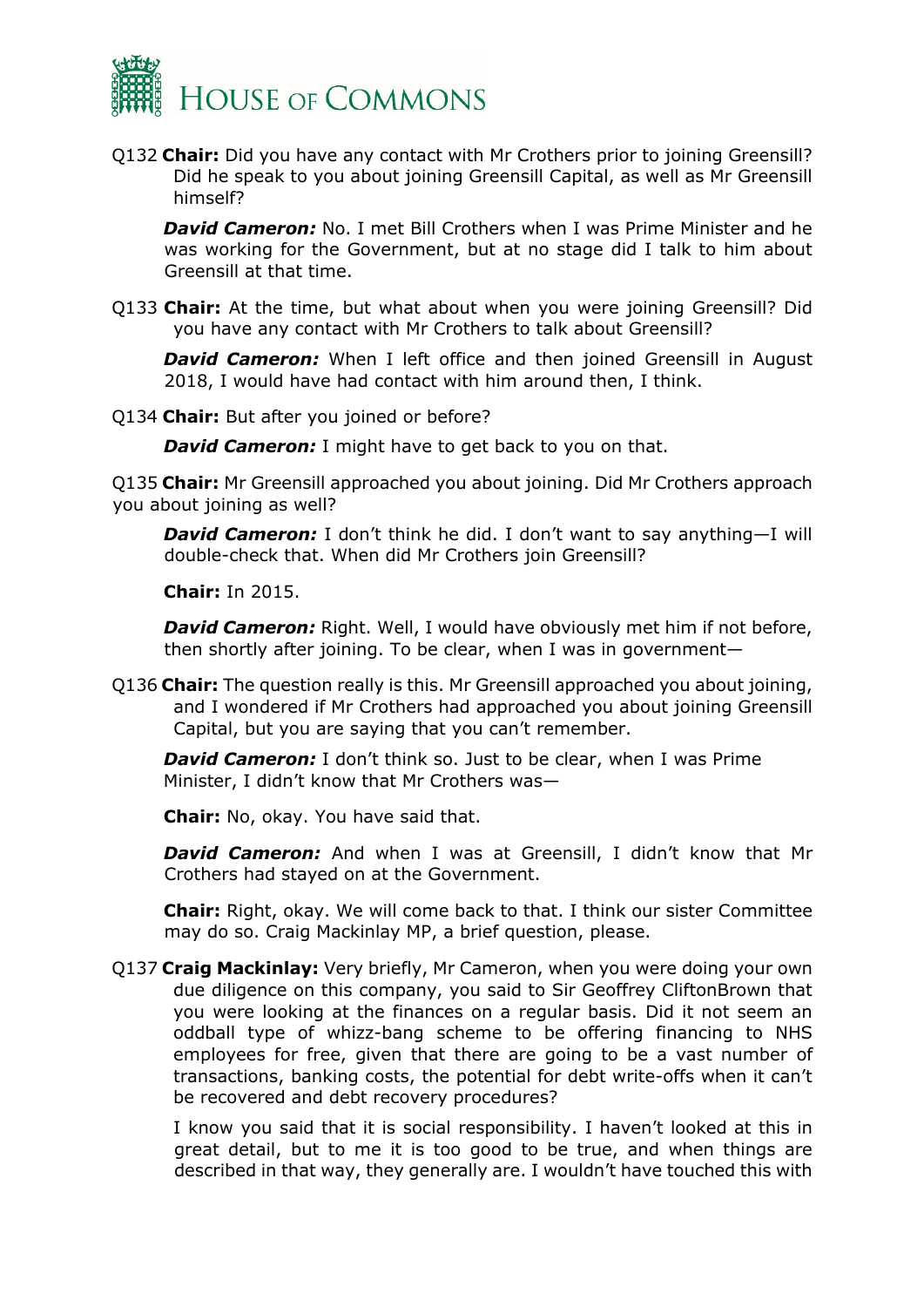

a barge pole, personally. Or were they just trying to make themselves look very big with a five-star client so that they could collateralise a new type of debt to sell to the market and make themselves bigger? Were there concerns about that aspect of their business?

**David Cameron:** First of all, when I joined Greensill, Earnd wasn't even thought about. I did due diligence on Greensill before 2018, and I joined. Earnd really came about out of a sense that if you pay suppliers early, why not pay employees early? As I said, Greensill was able to do it at a very low cost, because accessing the capital markets and accessing companies' ERPs is what they did.

The sense I had was that Mr Greensill's view was that, instead of having some other corporate social responsibility programme—giving money to the Royal Opera House or what have you—let's focus our efforts on providing this to the NHS for free. If that costs £10 million a year or whatever, that is our give back to the UK. That was the sense I got of the social purpose of this.

Obviously, Greensill wanted Earnd to be a massive success not just in the private sector but all over the world. You have got lots of these payday apps, and most of them look good but are charging you perhaps 50p or £1 every time you access an early bit of your salary. Now, that 50p or £1 doesn't sound like much, but it is actually quite a high APR.

The beauty of Earnd was to say that we never charge the employee—we might charge the employer in the private sector. I thought it was a very exciting prospect, but obviously with the demise of Greensill, Earnd itself has come to an end, and has been sold, I think, to Wagestream, a competitor. But that was the thinking.

**Chair:** It is certainly an area that is going to be looked into considerably more.

Q138 **Sir Bernard Jenkin:** We are nearly finished. I just want to reflect on—if we report on this matter, as the Public Accounts Committee, what kind of lessons should we be drawing from all this? What do you think you would advise us to make as recommendations that we can draw from this? Obviously, it's not about lobbying; we can agree that there should be better and more transparent management of conflicts of interest. But in terms of, for example, the appointment of Crown representatives, in retrospect what would you recommend about that?

**David Cameron:** I would be very nervous about making recommendations to you. I would almost put it the other way round and say that clearly there is always work to be done on managing conflicts on transparency, on rules for the jobs people do when they leave office, on how you manage inflow and outflow from the civil service to the private sector.

Of course, that needs to be properly done, but in what you do don't lose the ability to access private sector skills, don't lose dialogue between public and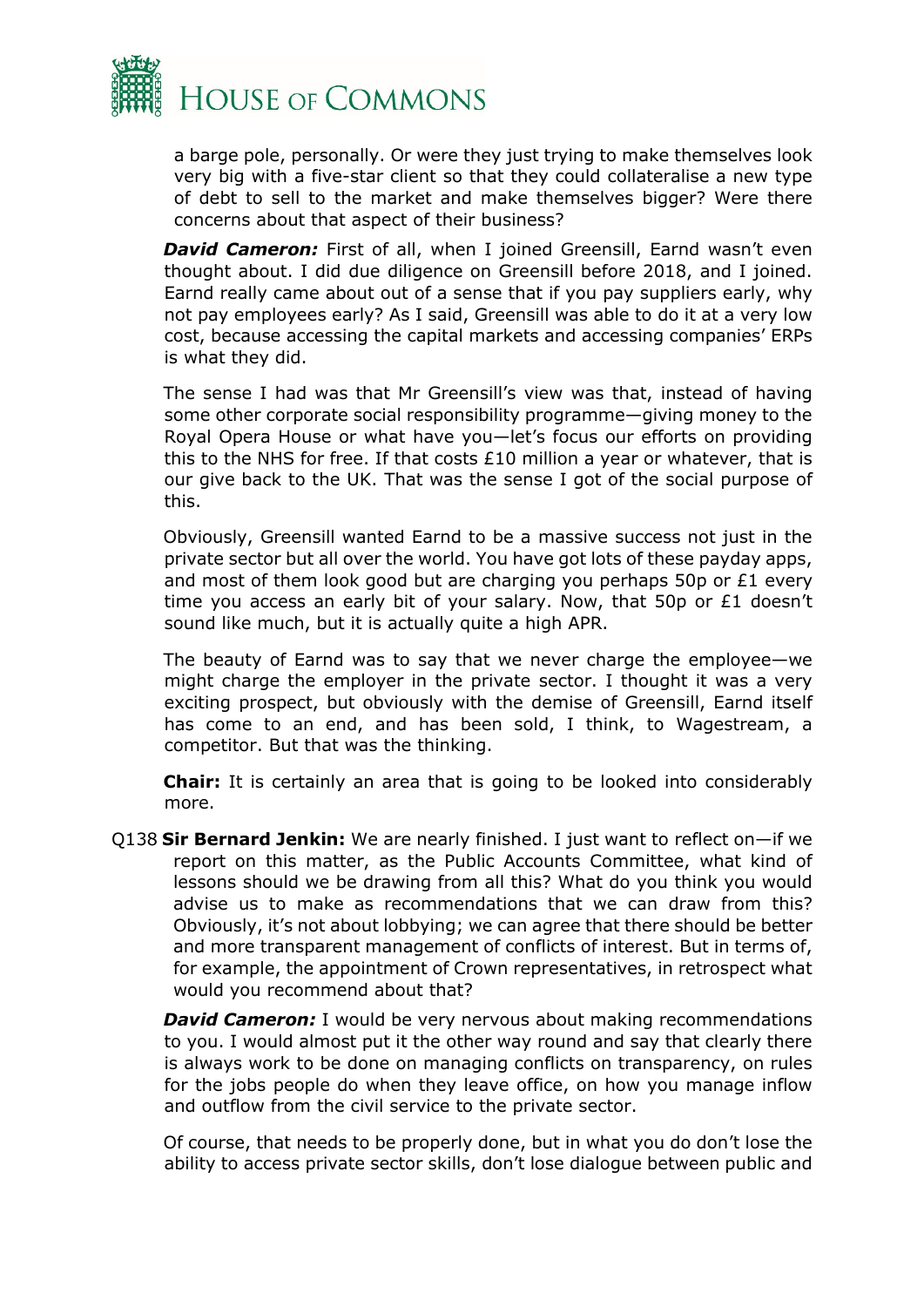

private sectors. And on this issue that we've just been talking about—but it applies, I suppose, a little bit to the NHS pharmacy scheme— there is an immense potential for technology to improve the way we are paid, or the way we live, or the way we work and all the rest of it—

**Sir Bernard Jenkin:** I understand all that, but can I—

*David Cameron:* So I think you have to leave room for innovation.

Q139 **Sir Bernard Jenkin:** Yes, of course we do, but there are echoes of the Carillion collapse in all this, in that what we found in that was that the Government—the system and the culture—was blind to certain aspects of the risks of dealing with a company like Carillion. It looked at the accounts, but it didn't really understand the risk in the balance sheet, and here it's in the balance sheet.

For example, as for this business about the reliance on credit insurance in the rather complicated financial model adopted by Greensill, how many people in the Government do you think really understood the extent of the reliance on credit insurance and what a vulnerability to the business that was?

**David Cameron:** I do not know the direct answer to that question—how many people knew—but it underlines the need for financial expertise in Government.

**Sir Bernard Jenkin:** Absolutely.

*David Cameron:* And financial expertise—some of it—is probably going to have to come from the private sector.

There are quite a lot of senior civil servants in the Treasury who have gone out and done great work in the private sector, and what they bring back in, I think, is immensely valuable.

Q140 **Sir Bernard Jenkin:** But if Cheryl Gillan were here—bless her—she would be asking about how risk was understood and where risk lay, because very often Government have contracted things out thinking they contract out risk, but they are actually carrying a lot of risk or indeed importing a lot of risk. That was a lesson of the Greensill collapse. So do you think that is possibly one of the lessons here, that there was far more risk around than we understood?

**David Cameron:** Possibly. And that's the job of your Committee— to work out how to put those controls in place, while at the same time not losing the ability to innovate and do things in a different way.

Q141 **Sir Bernard Jenkin:** Can I just ask one last question? What do you think that you are personally learning from this? And I wouldn't blame you if you thought that actually you might carry on learning from this experience. What would you like to— I mean, put something on the record for us that you would like to put on the record.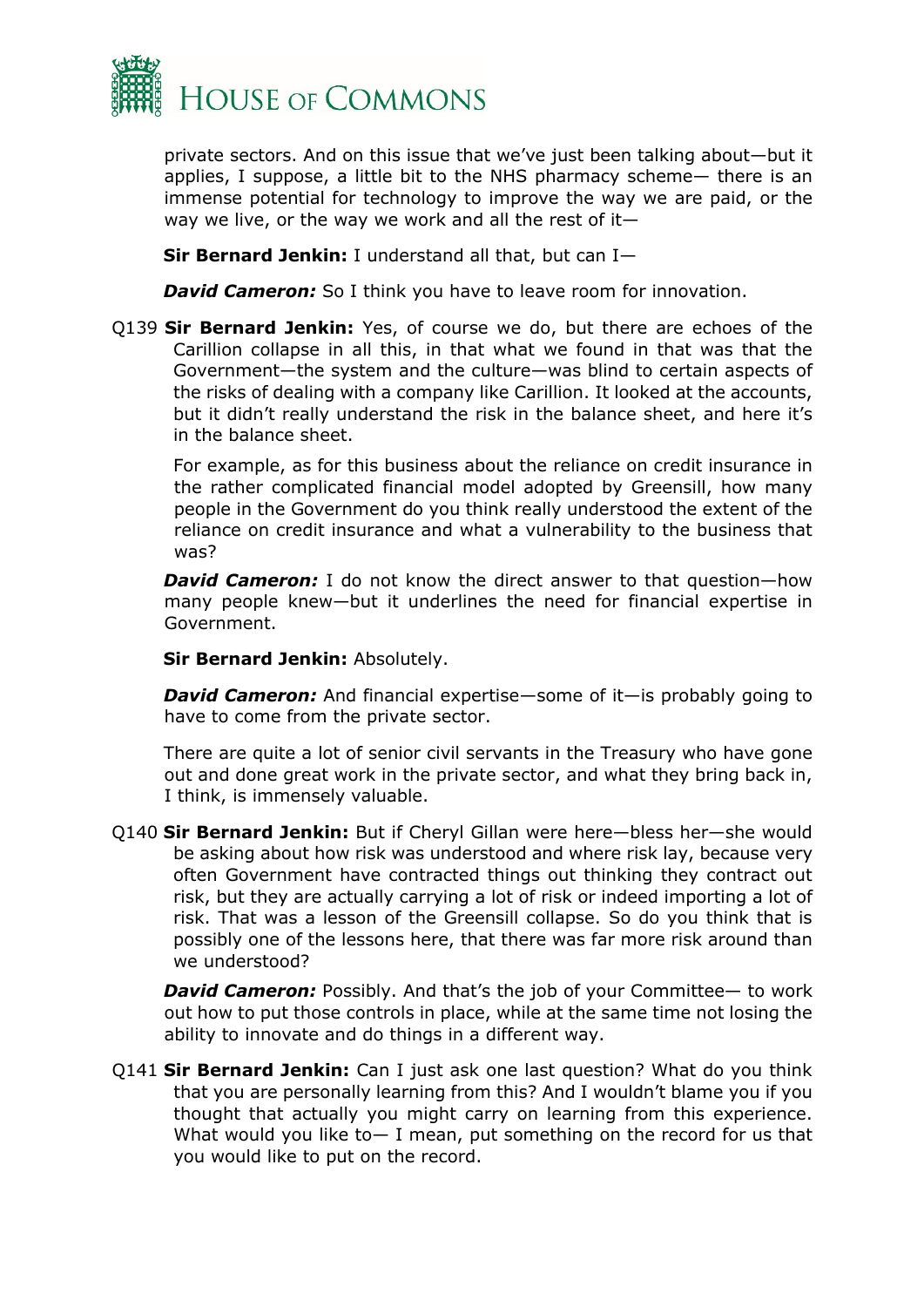

*David Cameron:* I think that, as I said, there were extraordinary circumstances in the economy after the outbreak of Covid, and I believed, as a result, it was right to pick up the phone and make some points to Government, because I know what it's like sitting on the other side of the fence. But, as I said, ex-Prime Ministers are different. There aren't very many of us; we have to act differently, think differently. And so, restricting yourself in these matters to an email or a letter when we are not in times of crisis would be a good approach, and that is a key learning.

Obviously, the decisions you make when you leave Government, of trying to construct a life of charitable pro bono work for causes you care about and commercial organisations you are going to work with—I did take care. I did think very hard. I did consult a lot of wise and eminent people. But great care has to be taken in these things.

**Chair:** As you said to the Treasury Committee. Thank you very much. Sir Geoffrey Clifton-Brown, a very quick point.

Q142 **Sir Geoffrey Clifton-Brown:** With hindsight, Mr Cameron, do you think that you should have been asking more questions earlier on last year and that you should have known that the company was in financial trouble

much earlier than December? If you had done, would you not have lobbied the Treasury in the way that you did?

**David Cameron:** Certainly in March and April last year, I did not believe in any way that the company was in serious financial difficulty. I think I have been backed up in that by the evidence that has been given by Mr Greensill and others. When asked when he thought that the company was in serious financial difficulty, he said December 2020, so I am not sure that I can be expected to know better than the person running a company when it was in financial difficulty.

In terms of questions asked—this is a point that people make, that there were issues about the GAM fund and the exposure to Gupta, and other issues—throughout my time working for this company and before I joined it, I asked all those questions and sought reassurances on a number of those issues. As an adviser to a company who is not a board director, you do look at, "Does this company have a properly constituted audit committee?", "Does it have a properly constituted legal function?", "Does it have a properly constituted risk committee?", "Who is the chairman of the company?"—

**Chair:** As you said to the Treasury Committee.

*David Cameron:* Yes, but I think that these are important points. So, all of those questions I had asked, yes.

Q143 **Chair:** Mr Cameron, when you were Prime Minister and I went to school assemblies, very often the children would say to me, "What is the Prime Minister like?" You might be surprised but I would say something reasonably positive, because these were nine and 10-year-olds. What do